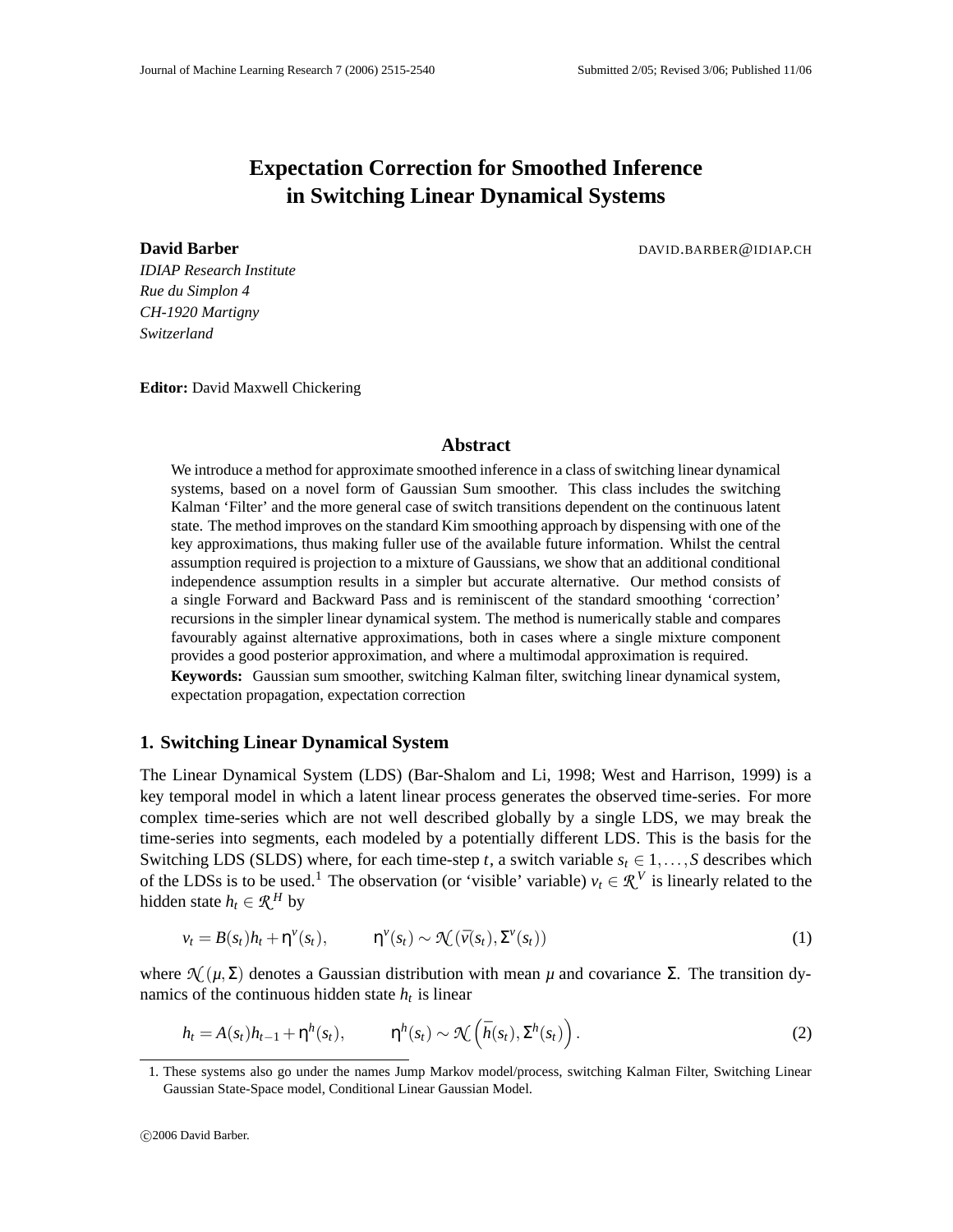

Figure 1: The independence structure of the aSLDS. Square nodes denote discrete variables, round nodes continuous variables. In the SLDS links from *h* to *s* are not normally considered.

The dynamics of the switch variables is Markovian, with transition  $p(s_t|s_{t-1})$ . The SLDS is used in many disciplines, from econometrics to machine learning (Bar-Shalom and Li, 1998; Ghahramani and Hinton, 1998; Lerner et al., 2000; Kitagawa, 1994; Kim and Nelson, 1999; Pavlovic et al., 2001). See Lerner (2002) and Zoeter (2005) for recent reviews of work.

#### AUGMENTED SWITCHING LINEAR DYNAMICAL SYSTEM

In this article, we will consider the more general model in which the switch  $s_t$  is dependent on both the previous  $s_{t-1}$  and  $h_{t-1}$ . We call this an *augmented Switching Linear Dynamical System*<sup>2</sup> (aSLDS), in keeping with the terminology in Lerner (2002). An equivalent probabilistic model is, as depicted in Figure (1),

$$
p(v_{1:T}, h_{1:T}, s_{1:T}) = p(v_1|h_1, s_1)p(h_1|s_1)p(s_1)\prod_{t=2}^T p(v_t|h_t, s_t)p(h_t|h_{t-1}, s_t)p(s_t|h_{t-1}, s_{t-1}).
$$

The notation  $x_{1:T}$  is shorthand for  $x_1, \ldots, x_T$ . The distributions are parameterized as

$$
p(v_t|h_t, s_t) = \mathcal{N}(\bar{v}(s_t) + B(s_t)h_t, \Sigma^{\nu}(s_t)), \quad p(h_t|h_{t-1}, s_t) = \mathcal{N}\left(\bar{h}(s_t) + A(s_t)h_{t-1}, \Sigma^h(s_t)\right)
$$

where  $p(h_1|s_1) = \mathcal{N}(\mu(s_1), \Sigma(s_1))$ . The aSLDS has been used, for example, in state-duration modeling in acoustics (Cemgil et al., 2006) and econometrics (Chib and Dueker, 2004).

# INFERENCE

The aim of this article is to address how to perform inference in both the SLDS and aSLDS. In particular we desire the so-called *filtered* estimate  $p(h_t, s_t | v_{1:t})$  and the *smoothed* estimate  $p(h_t, s_t | v_{1:T})$ , for any  $t, 1 \le t \le T$ . Both exact filtered and smoothed inference in the SLDS is intractable, scaling exponentially with time (Lerner, 2002). To see this informally, consider the filtered posterior, which may be recursively computed using

$$
p(s_t, h_t | v_{1:t}) = \sum_{s_{t-1}} \int_{h_{t-1}} p(s_t, h_t | s_{t-1}, h_{t-1}, v_t) p(s_{t-1}, h_{t-1} | v_{1:t-1}).
$$
\n(3)

At timestep 1,  $p(s_1, h_1|v_1) = p(h_1|s_1, v_1)p(s_1|v_1)$  is an indexed set of Gaussians. At time-step 2, due to the summation over the states  $s_1$ ,  $p(s_2,h_2|v_{1:2})$  will be an indexed set of *S* Gaussians; similarly at

<sup>2.</sup> These models are closely related to *Threshold Regression Models* (Tong, 1990).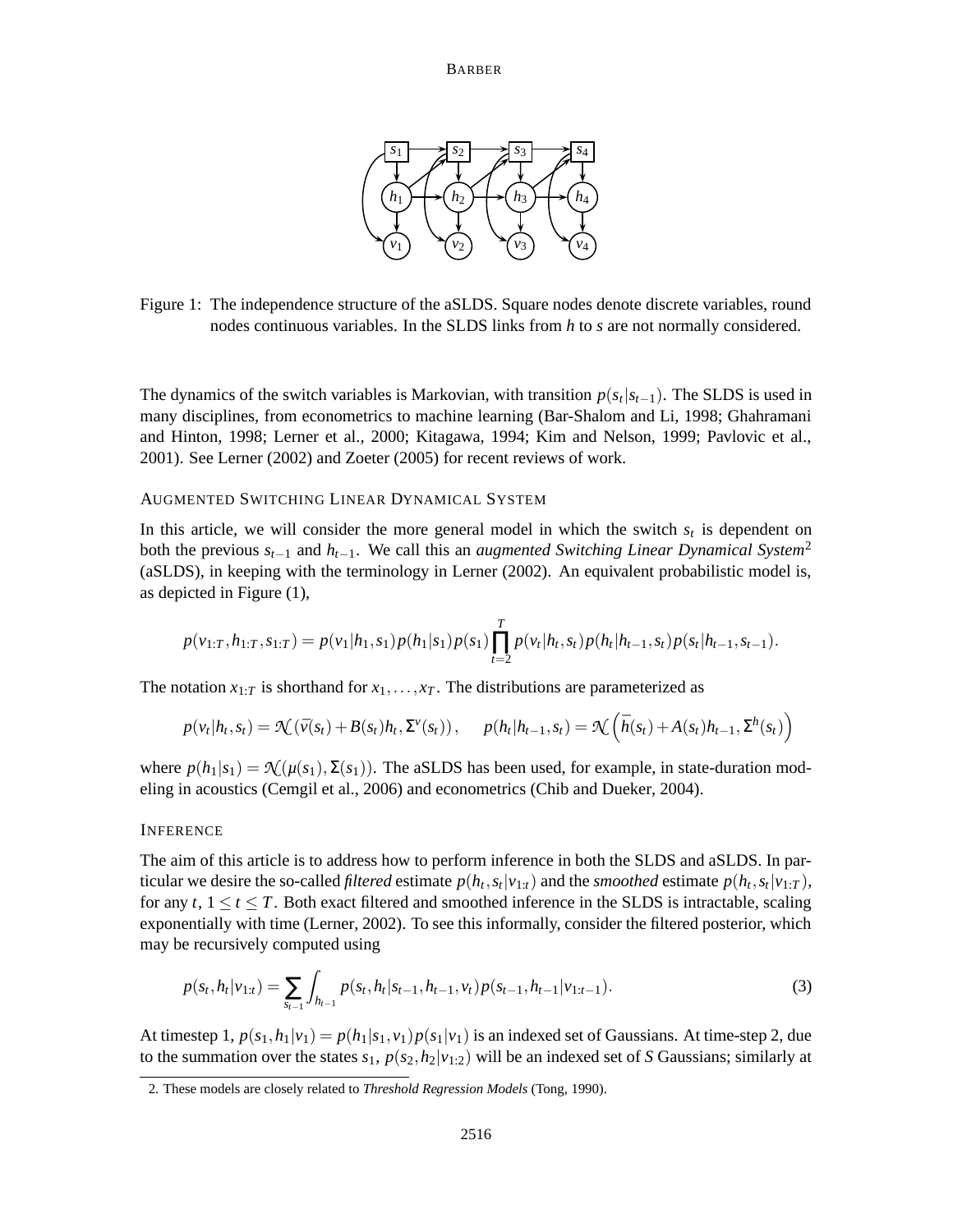time-step 3, it will be  $S^2$  and, in general, gives rise to  $S^{t-1}$  Gaussians. More formally, in Lauritzen and Jensen (2001), a general exact method is presented for performing stable inference in such hybrid discrete models with conditional Gaussian potentials. The method requires finding a strong junction tree which, in the SLDS case, means that the discrete variables are placed in a single cluster, resulting in exponential complexity.

The key issue in the (a)SLDS, therefore, is how to perform *approximate* inference in a numerically stable manner. Our own interest in the SLDS stems primarily from acoustic modeling, in which the time-series consists of many thousands of time-steps (Mesot and Barber, 2006; Cemgil et al., 2006). For this, we require a stable and computationally feasible approximate inference, which is also able to deal with state-spaces of high hidden dimension, *H*.

### **2. Expectation Correction**

Our approach to approximate  $p(h_t, s_t | v_{1:T}) \approx \tilde{p}(h_t, s_t | v_{1:T})$  mirrors the Rauch-Tung-Striebel (RTS) 'correction' smoother for the LDS (Rauch et al., 1965; Bar-Shalom and Li, 1998). Readers unfamiliar with this approach will find a short explanation in Appendix (A), which defines the important functions LDSFORWARD and LDSBACKWARD, which we shall make use of for inference in the aSLDS. Our correction approach consists of a single Forward Pass to recursively find the filtered posterior  $\tilde{p}(h_t, s_t | v_{1:t})$ , followed by a single Backward Pass to correct this into a smoothed posterior  $\tilde{p}(h_t, s_t | v_{1:T})$ . The Forward Pass we use is equivalent to Assumed Density Filtering (Alspach and Sorenson, 1972; Boyen and Koller, 1998; Minka, 2001). The main contribution of this paper is a novel form of Backward Pass, based on collapsing the smoothed posterior to a mixture of Gaussians.

Unless stated otherwise, all quantities should be considered as approximations to their exact counterparts, and we will therefore usually omit the tildes˜throughout the article.

# **2.1 Forward Pass (Filtering)**

Readers familiar with Assumed Density Filtering (ADF) may wish to continue directly to Section (2.2). The basic idea is to represent the (intractable) posterior using a simpler distribution. This is then propagated forwards through time, conditioned on the new observation, and subsequently collapsed back to the tractable distribution representation—see Figure (2). Our aim is to form a recursion for  $p(s_t, h_t | v_{1:t})$ , based on a Gaussian mixture approximation of  $p(h_t | s_t, v_{1:t})$ . Without loss of generality, we may decompose the filtered posterior as

$$
p(h_t, s_t | v_{1:t}) = p(h_t | s_t, v_{1:t}) p(s_t | v_{1:t}).
$$

We will first form a recursion for  $p(h_t|s_t, v_{1:t})$ , and discuss the switch recursion  $p(s_t|v_{1:t})$  later. The full procedure for computing the filtered posterior is presented in Algorithm (1).

The exact representation of  $p(h_t | s_t, v_{1:t})$  is a mixture with  $O(S^t)$  components. We therefore approximate this with a smaller  $I_t$ -component mixture

$$
p(h_t|s_t, v_{1:t}) \approx \tilde{p}(h_t|s_t, v_{1:t}) \equiv \sum_{i_t=1}^{I_t} \tilde{p}(h_t|i_t, s_t, v_{1:t}) \tilde{p}(i_t|s_t, v_{1:t})
$$

where  $\tilde{p}(h_t|i_t, s_t, v_{1:t})$  is a Gaussian parameterized with mean<sup>3</sup>  $f(i_t, s_t)$  and covariance  $F(i_t, s_t)$ . The Gaussian mixture weights are given by  $\tilde{p}(i_t|s_t, v_{1:t})$ . In the above,  $\tilde{p}$  represent approximations to the

<sup>3.</sup> Strictly speaking, we should use the notation  $f_t(i_t, s_t)$  since, for each time *t*, we have a set of means indexed by  $i_t, s_t$ . This mild abuse of notation is used elsewhere in the paper.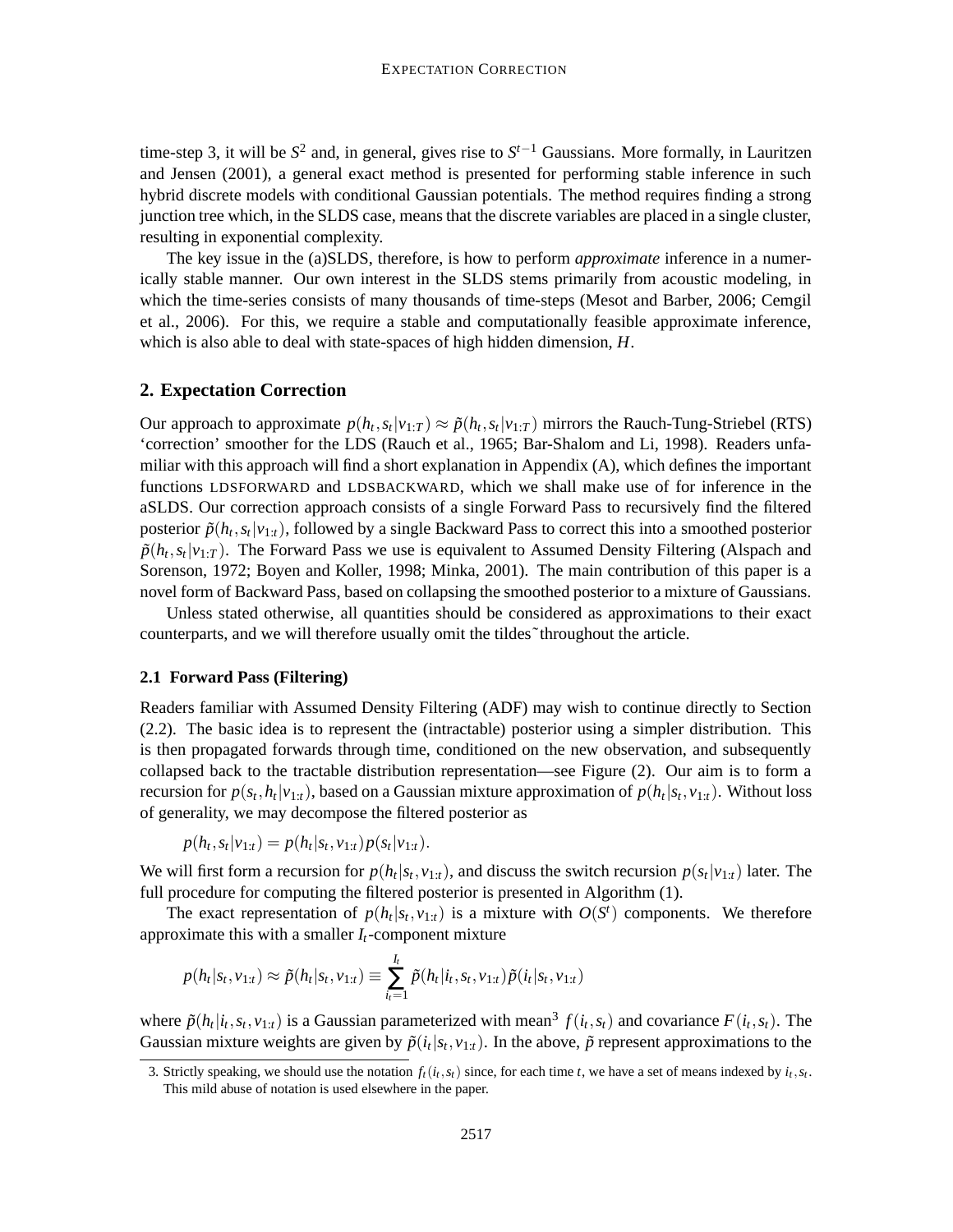

Figure 2: Structure of the mixture representation of the Forward Pass. Essentially, the Forward Pass defines a 'prior' distribution at time *t* which contains all the information from the variables  $v_{1:t}$ . This prior is propagated forwards through time using the exact dynamics, conditioned on the observation, and then collapsed back to form a new prior approximation at time  $t + 1$ .

corresponding exact *p* distributions. To find a recursion for these parameters, consider

$$
\tilde{p}(h_{t+1}|s_{t+1}, v_{1:t+1}) = \sum_{s_t, i_t} \tilde{p}(h_{t+1}, s_t, i_t|s_{t+1}, v_{1:t+1})
$$
\n
$$
= \sum_{s_t, i_t} \tilde{p}(h_{t+1}|i_t, s_t, s_{t+1}, v_{1:t+1}) \tilde{p}(s_t, i_t|s_{t+1}, v_{1:t+1})
$$
\n(4)

where each of the factors can be recursively computed on the basis of the previous filtered results (see below). However, this recursion suffers from an exponential increase in mixture components. To deal with this, we will later collapse  $\tilde{p}(h_{t+1}|s_{t+1}, v_{1:t+1})$  back to a smaller mixture. For the remainder, we drop the  $\tilde{p}$  notation, and concentrate on computing the r.h.s of Equation (4).

EVALUATING  $p(h_{t+1}|s_t, i_t, s_{t+1}, v_{1:t+1})$ 

We find  $p(h_{t+1}|s_t, i_t, s_{t+1}, v_{1:t+1})$  from the joint distribution  $p(h_{t+1}, v_{t+1}|s_t, i_t, s_{t+1}, v_{1:t})$ , which is a Gaussian with covariance and mean elements<sup>4</sup>

$$
\Sigma_{hh} = A(s_{t+1})F(i_t, s_t)A^{\mathsf{T}}(s_{t+1}) + \Sigma^h(s_{t+1}), \ \Sigma_{vv} = B(s_{t+1})\Sigma_{hh}B^{\mathsf{T}}(s_{t+1}) + \Sigma^v(s_{t+1})
$$
  

$$
\Sigma_{vh} = B(s_{t+1})F(i_t, s_t), \ \mu_v = B(s_{t+1})A(s_{t+1})f(i_t, s_t), \ \mu_h = A(s_{t+1})f(i_t, s_t). \tag{5}
$$

These results are obtained from integrating the forward dynamics, Equations  $(1,2)$  over  $h_t$ , using the results in Appendix (B). To find  $p(h_{t+1}|s_t, i_t, s_{t+1}, v_{1:t+1})$  we may then condition  $p(h_{t+1}, v_{t+1}|s_t, i_t, s_{t+1}, v_{1:t+1})$  $s_t$ ,  $i_t$ ,  $s_{t+1}$ ,  $v_{1:t}$ ) on  $v_{t+1}$  using the results in Appendix (C)—see also Algorithm (4).

EVALUATING  $p(s_t, i_t | s_{t+1}, v_{1:t+1})$ 

Up to a trivial normalization constant the mixture weight in Equation (4) can be found from the decomposition

$$
p(s_t, i_t|s_{t+1}, v_{1:t+1}) \propto p(v_{t+1}|i_t, s_t, s_{t+1}, v_{1:t}) p(s_{t+1}|i_t, s_t, v_{1:t}) p(i_t|s_t, v_{1:t}) p(s_t|v_{1:t}).
$$
\n
$$
(6)
$$

<sup>4.</sup> We derive this for  $\bar{h}_{t+1}, \bar{v}_{t+1} \equiv 0$ , to ease notation.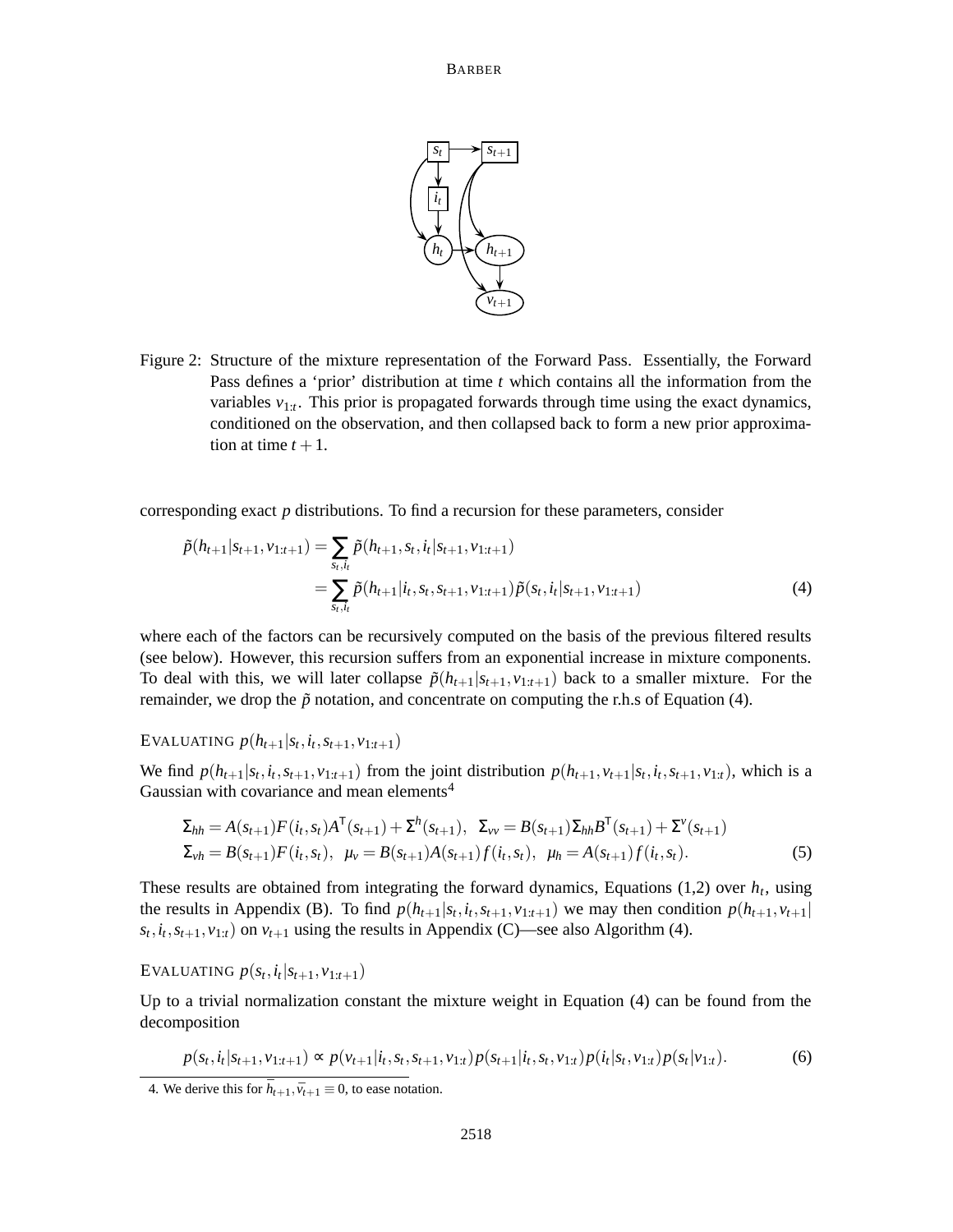**Algorithm 1** aSLDS Forward Pass. Approximate the filtered posterior  $p(s_t|v_{1:t}) \equiv \rho_t$ ,  $p(h_t|s_t, v_{1:t}) \equiv$  $\sum_{i_t} w_t(i_t, s_t) \mathcal{N}(f_t(i_t, s_t), F_t(i_t, s_t))$ . Also we return the approximate log-likelihood log  $p(v_{1:T})$ . We require  $I_1 = 1, I_2 \le S, I_t \le S \times I_{t-1}$ .  $\theta_t(s) = A(s), B(s), \Sigma^h(s), \Sigma^v(s), \bar{h}(s), \bar{v}(s)$  for  $t > 1$ .  $\theta_1(s) =$  $A(s), B(s), \Sigma(s), \Sigma^{\nu}(s), \mu(s), \bar{\nu}(s)$ 

**for**  $s_1 \leftarrow 1$  **to**  $S$  **do**  ${f_1(1,s_1), F_1(1,s_1), \hat{p}} = \text{LDSFORMARD}(0,0, v_1; \theta(s_1))$  $p_1 \leftarrow p(s_1)\hat{p}$ **end for for**  $t \leftarrow 2$  **to**  $T$  **do for**  $s_t \leftarrow 1$  **to**  $S$  **do for**  $i \leftarrow 1$  **to**  $I_{t-1}$ , **and**  $s \leftarrow 1$  **to**  $S$  **do**  $\{\mu_{x|y}(i,s), \Sigma_{x|y}(i,s), \hat{p}\} = \text{LDSFORMARD}(f_{t-1}(i,s), F_{t-1}(i,s), v_t; \theta_t(s_t))$  $p^*(s_t|i,s) \equiv \langle p(s_t|h_{t-1}, s_{t-1} = s) \rangle_{p(h_{t-1}|i_{t-1} = i, s_{t-1} = s, v_{1:t-1})}$  $p'(s_t, i, s) \leftarrow w_{t-1}(i, s)p^*(s_t|i, s)p_{t-1}(s)p$ **end for** Collapse the  $I_{t-1} \times S$  mixture of Gaussians defined by  $\mu_{x|y}$ ,  $\Sigma_{x|y}$ , and weights  $p(i, s|s_t) \propto p'(s_t, i, s)$  to a Gaussian with *I<sub>t</sub>* components,  $p(h_t|s_t, v_{1:t}) \approx$  $\sum_{i}^{I_t}$  $\frac{d_i}{dt_{i-1}} p(i_t|s_t, v_{1:t}) p(h_t|s_t, i_t, v_{1:t})$ . This defines the new means  $f_t(i_t, s_t)$ , covariances  $F_t(i_t, s_t)$  and mixture weights  $w_t(i_t, s_t) \equiv p(i_t|s_t, v_{1:t})$ . Compute  $\rho_t(s_t) \propto \sum_{i,s} p'(s_t, i, s)$ **end for** normalize  $\rho_t \equiv p(s_t | v_{1:t})$  $L \leftarrow L + \log \sum_{s_t, i, s} p'(s_t, i, s)$ **end for**

The first factor in Equation (6),  $p(v_{t+1}|i_t, s_t, s_{t+1}, v_{1:t})$ , is a Gaussian with mean  $\mu_v$  and covariance  $\Sigma_{vv}$ , as given in Equation (5). The last two factors  $p(i_t|s_t, v_{1:t})$  and  $p(s_t|v_{1:t})$  are given from the previous iteration. Finally,  $p(s_{t+1}|i_t, s_t, v_{1:t})$  is found from

$$
p(s_{t+1}|i_t, s_t, v_{1:t}) = \langle p(s_{t+1}|h_t, s_t) \rangle_{p(h_t|i_t, s_t, v_{1:t})}
$$
\n(7)

where  $\langle \cdot \rangle_p$  denotes expectation with respect to *p*. In the standard SLDS, Equation (7) is replaced by the Markov transition  $p(s_{t+1}|s_t)$ . In the aSLDS, however, Equation (7) will generally need to be computed numerically. A simple approximation is to evaluate Equation (7) at the mean value of the distribution  $p(h_t|i_t, s_t, v_{1:t})$ . To take covariance information into account an alternative would be to draw samples from the Gaussian  $p(h_t|i_t, s_t, v_{1:t})$  and thus approximate the average of  $p(s_{t+1}|h_t, s_t)$ by sampling.<sup>5</sup>

#### CLOSING THE RECURSION

We are now in a position to calculate Equation (4). For each setting of the variable  $s_{t+1}$ , we have a mixture of  $I_t \times S$  Gaussians. In order to avoid an exponential explosion in the number of mixture

<sup>5.</sup> Whilst we suggest sampling as part of the aSLDS update procedure, this does not render the Forward Pass as a form of sequential sampling procedure, such as Particle Filtering. The sampling here is a form of exact sampling, for which no convergence issues arise, being used only to numerically evaluate Equation (7).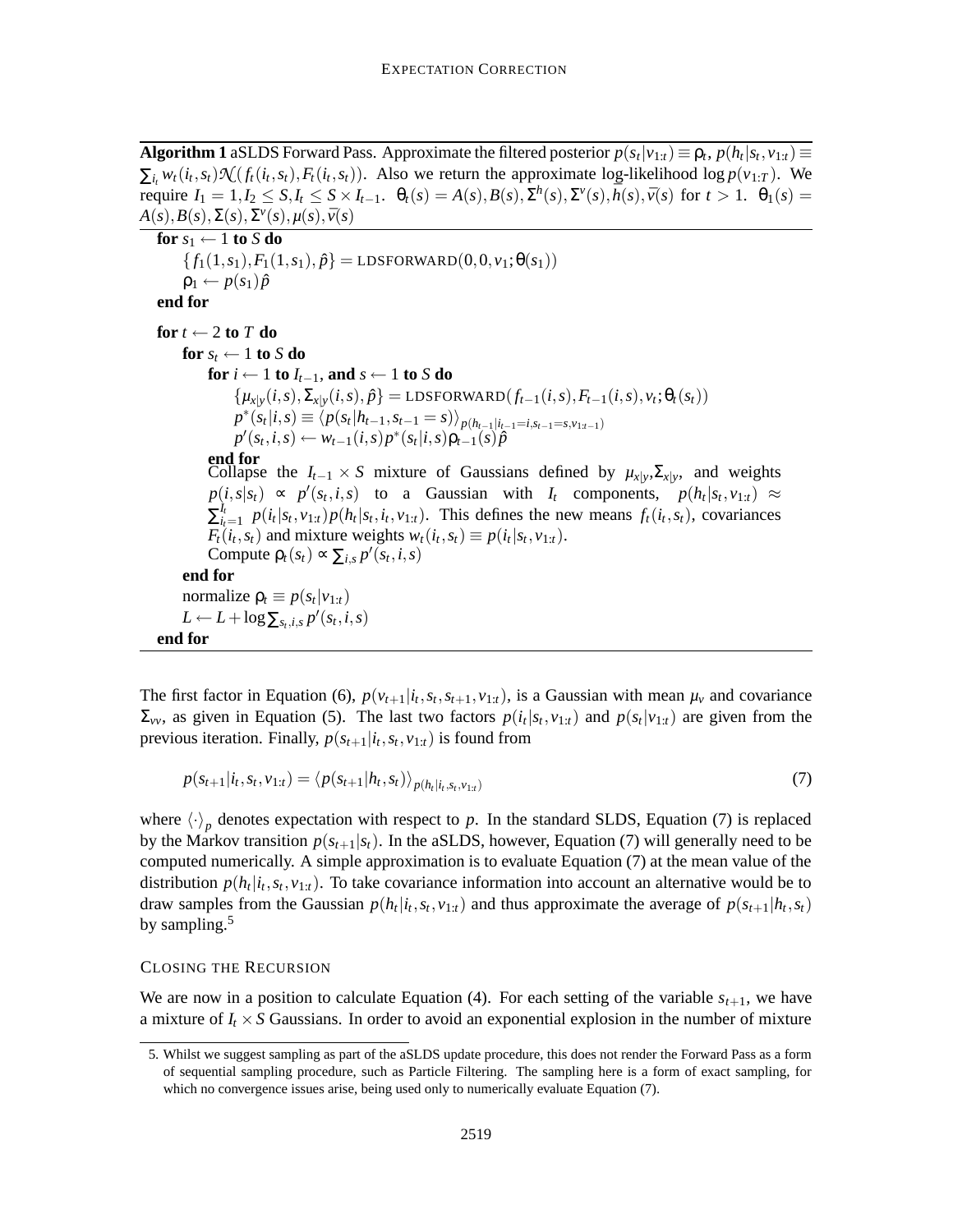components, we numerically collapse this back to  $I_{t+1}$  Gaussians to form

$$
p(h_{t+1}|s_{t+1},v_{1:t+1}) \approx \sum_{i_{t+1}=1}^{I_{t+1}} p(h_{t+1}|i_{t+1},s_{t+1},v_{1:t+1}) p(i_{t+1}|s_{t+1},v_{1:t+1}).
$$

Hence the Gaussian components and corresponding mixture weights  $p(i_{t+1}|s_{t+1}, v_{1:t+1})$  are defined implicitly through a numerical (Gaussian-Mixture to smaller Gaussian-Mixture) collapse procedure, for which any method of choice may be supplied. A straightforward approach that we use in our code is based on repeatedly merging low-weight components, as explained in Appendix (D).

# A RECURSION FOR THE SWITCH VARIABLES

A recursion for the switch variables can be found by considering

$$
p(s_{t+1} | v_{1:t+1}) \propto \sum_{i_t, s_t} p(i_t, s_t, s_{t+1}, v_{t+1}, v_{1:t}).
$$

The r.h.s. of the above equation is proportional to

$$
\sum_{s_t,i_t} p(v_{t+1}|i_t,s_t,s_{t+1},v_{1:t}) p(s_{t+1}|i_t,s_t,v_{1:t}) p(i_t|s_t,v_{1:t}) p(s_t|v_{1:t})
$$

where all terms have been computed during the recursion for  $p(h_{t+1}|s_{t+1}, v_{1:t+1})$ .

# THE LIKELIHOOD  $p(v_1 \cdot T)$

The likelihood  $p(v_{1:T})$  may be found by recursing  $p(v_{1:t+1}) = p(v_{t+1}|v_{1:t})p(v_{1:t})$ , where

$$
p(v_{t+1}|v_{1:t}) = \sum_{i_t,s_t,s_{t+1}} p(v_{t+1}|i_t,s_t,s_{t+1},v_{1:t}) p(s_{t+1}|i_t,s_t,v_{1:t}) p(i_t|s_t,v_{1:t}) p(s_t|v_{1:t}).
$$

In the above expression, all terms have been computed in forming the recursion for the filtered posterior  $p(h_{t+1}, s_{t+1}|v_{1:t+1})$ .

# **2.2 Backward Pass (Smoothing)**

The main contribution of this paper is to find a suitable way to 'correct' the filtered posterior  $p(s_t, h_t|v_{1:t})$  obtained from the Forward Pass into a smoothed posterior  $p(s_t, h_t|v_{1:T})$ . We initially derive this for the case of a single Gaussian representation—the extension to the mixture case is straightforward and given in Section (2.3). Our derivation holds for both the SLDS and aSLDS. We approximate the smoothed posterior  $p(h_t|s_t, v_{1:T})$  by a Gaussian with mean  $g(s_t)$  and covariance  $G(s<sub>t</sub>)$ , and our aim is to find a recursion for these parameters. A useful starting point is the exact relation:

$$
p(h_t, s_t | v_{1:T}) = \sum_{s_{t+1}} p(s_{t+1} | v_{1:T}) p(h_t | s_t, s_{t+1}, v_{1:T}) p(s_t | s_{t+1}, v_{1:T}).
$$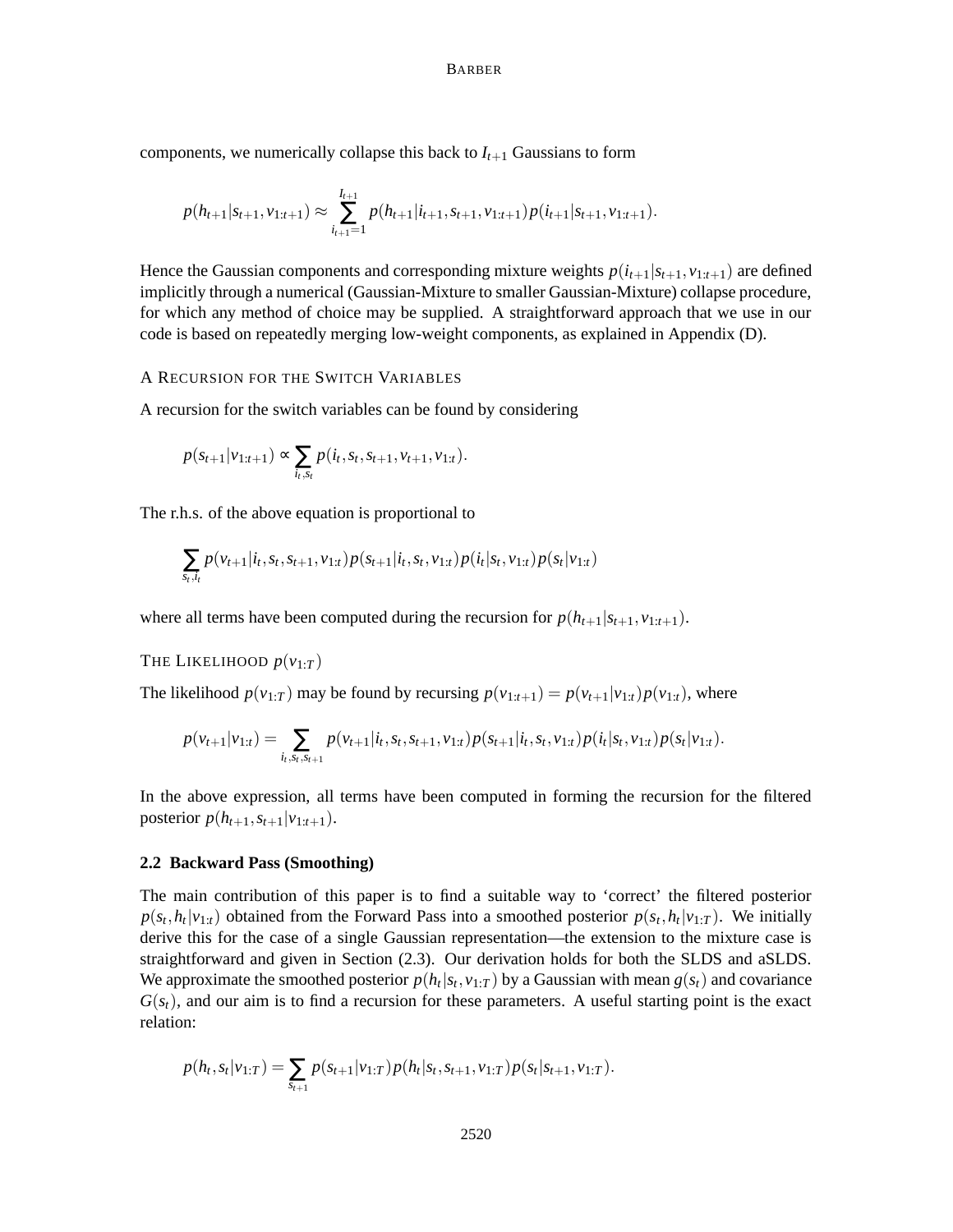The term  $p(h_t|s_t, s_{t+1}, v_{1:T})$  may be computed as

$$
p(h_t|s_t, s_{t+1}, v_{1:T}) = \int_{h_{t+1}} p(h_t, h_{t+1}|s_t, s_{t+1}, v_{1:T})
$$
  
= 
$$
\int_{h_{t+1}} p(h_t|h_{t+1}, s_t, s_{t+1}, v_{1:T}) p(h_{t+1}|s_t, s_{t+1}, v_{1:T})
$$
  
= 
$$
\int_{h_{t+1}} p(h_t|h_{t+1}, s_t, s_{t+1}, v_{1:t}) p(h_{t+1}|s_t, s_{t+1}, v_{1:T})
$$
(8)

which is in the form of a recursion. This recursion therefore requires  $p(h_{t+1}|s_t, s_{t+1}, v_{1:T})$ , which we can write as

$$
p(h_{t+1}|s_t, s_{t+1}, v_{1:T}) \propto p(h_{t+1}|s_{t+1}, v_{1:T}) p(s_t|s_{t+1}, h_{t+1}, v_{1:t}).
$$
\n(9)

The above recursions represent the exact computation of the smoothed posterior. In our approximate treatment, we replace all quantities  $p$  with their corresponding approximations  $\tilde{p}$ . A difficulty is that the functional form of  $\tilde{p}(s_t|s_{t+1}, h_{t+1}, v_{1:t})$  in the approximation of Equation (9) is not squared exponential in  $h_{t+1}$ , so that  $\tilde{p}(h_{t+1}|s_t, s_{t+1}, v_{1:T})$  will not be a mixture of Gaussians.<sup>6</sup> One possibility would be to approximate the non-Gaussian  $p(h_{t+1}|s_t, s_{t+1}, v_{1:T})$  (dropping the  $\tilde{p}$  notation) by a Gaussian (mixture) by minimizing the Kullback-Leilbler divergence between the two, or performing moment matching in the case of a single Gaussian. A simpler alternative is to make the assumption  $p(h_{t+1}|s_t, s_{t+1}, v_{1:T}) \approx p(h_{t+1}|s_{t+1}, v_{1:T})$ , see Figure (3). This is a considerable simplification since  $p(h_{t+1}|s_{t+1}, v_{1:T})$  is already known from the previous backward recursion. Under this assumption, the recursion becomes

$$
p(h_t, s_t | v_{1:T}) \approx \sum_{s_{t+1}} p(s_{t+1} | v_{1:T}) p(s_t | s_{t+1}, v_{1:T}) \langle p(h_t | h_{t+1}, s_t, s_{t+1}, v_{1:t}) \rangle_{p(h_{t+1} | s_{t+1}, v_{1:T})}. \tag{10}
$$

We call the procedure based on Equation (10) Expectation Correction (EC) since it 'corrects' the filtered results which themselves are formed from propagating expectations. In Appendix (E) we show how EC is equivalent to a partial Discrete-Continuous factorized approximation.

Equation (10) forms the basis of the the EC Backward Pass. However, similar to the ADF Forward Pass, the number of mixture components needed to represent the posterior in this recursion grows exponentially as we go backwards in time. The strategy we take to deal with this is a form of Assumed Density Smoothing, in which Equation (10) is interpreted as a propagated dynamics reversal, which will subsequently be collapsed back to an assumed family of distributions—see Figure (4). How we implement the recursion for the continuous and discrete factors is detailed below. 7

<sup>6.</sup> In the *exact* calculation,  $p(h_{t+1}|s_t, s_{t+1}, v_{1:T})$  is a mixture of Gaussians since  $p(s_t|s_{t+1}, h_{t+1}, v_{1:T}) =$  $p(s_t, s_{t+1}, h_{t+1}, v_{1:T})/p(s_{t+1}, h_{t+1}, v_{1:T})$  so that the mixture of Gaussians denominator  $p(s_{t+1}, h_{t+1}, v_{1:T})$  cancels with the first term in Equation (9), leaving a mixture of Gaussians. However, since in Equation (9) the two terms  $p(h_{t+1}|s_{t+1}, v_{1:T})$  and  $p(s_t|s_{t+1}, h_{t+1}, v_{1:T})$  are replaced by approximations, this cancellation is not guaranteed.

<sup>7.</sup> Equation (10) has the pleasing form of an RTS Backward Pass for the continuous part (analogous to LDS case), and a discrete smoother (analogous to a smoother recursion for the HMM). In the Forward-Backward algorithm for the HMM (Rabiner, 1989), the posterior  $\gamma_t \equiv p(s_t|v_{1:T})$  is formed from the product of  $\alpha_t \equiv p(s_t|v_{1:t})$  and  $\beta_t \equiv$  $p(v_{t+1}:T|s_t)$ . This approach is also analogous to EP (Heskes and Zoeter, 2002). In the correction approach, a direct recursion for  $\gamma_t$  in terms of  $\gamma_{t+1}$  and  $\alpha_t$  is formed, without explicitly defining  $\beta_t$ . The two approaches to inference are known as  $\alpha - \beta$  and  $\alpha - \gamma$  recursions.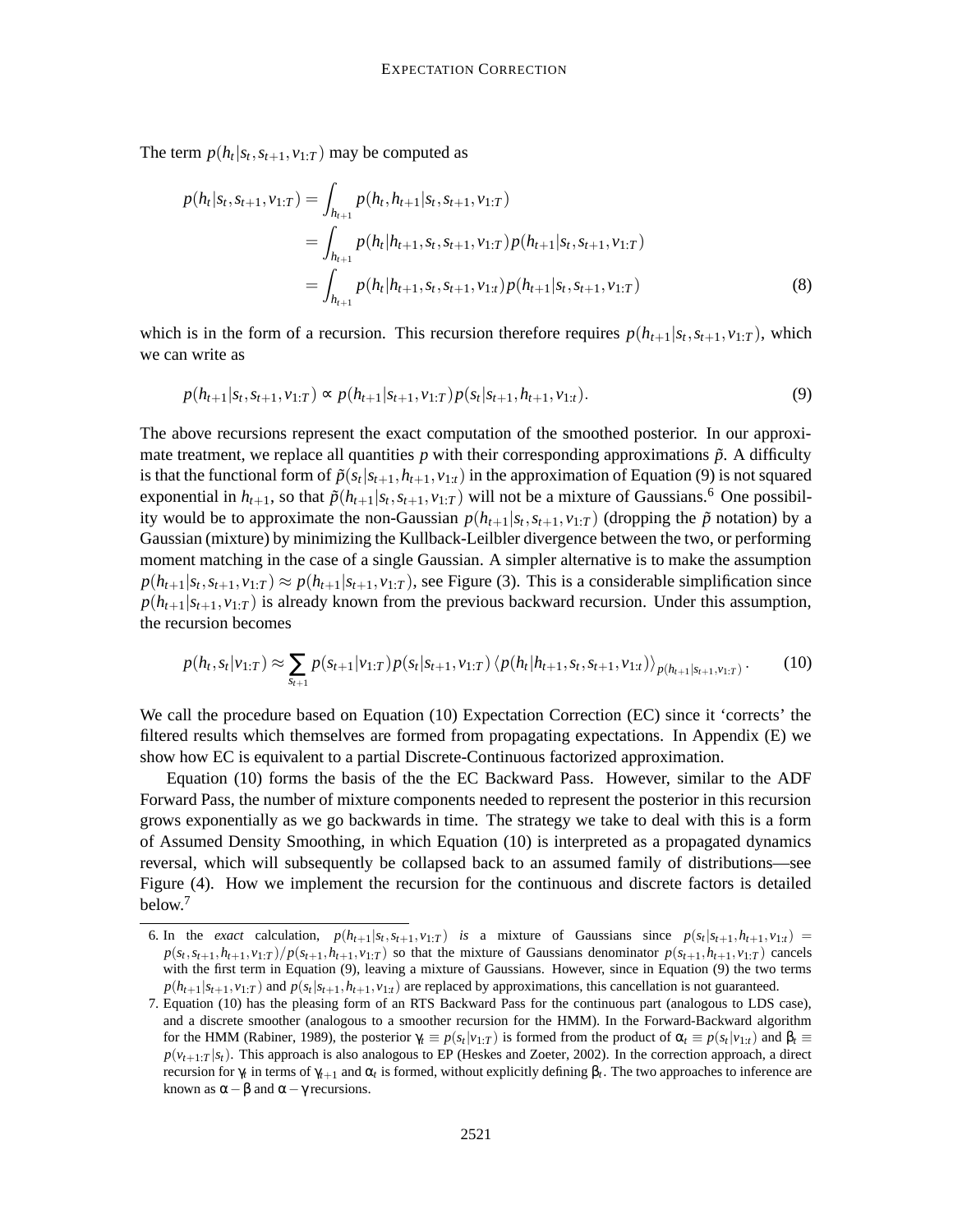

Figure 3: Our Backward Pass approximates  $p(h_{t+1}|s_{t+1}, s_t, v_{1:T})$  by  $p(h_{t+1}|s_{t+1}, v_{1:T})$ . Motivation for this is that  $s_t$  only influences  $h_{t+1}$  through  $h_t$ . However,  $h_t$  will most likely be heavily influenced by  $v_{1:t}$ , so that not knowing the state of  $s_t$  is likely to be of secondary importance. The darker shaded node is the variable we wish to find the posterior state of. The lighter shaded nodes are variables in known states, and the hashed node a variable whose state is indeed known but assumed unknown for the approximation.

# $\big\langle p(h_t | h_{t+1}, s_t, s_{t+1}, v_{1:t}) \big\rangle_{p(h_{t+1} | s_{t+1}, v_{1:T})}$

 $\langle p(h_t | h_{t+1}, s_t, s_{t+1}, v_{1:t}) \rangle_{p(h_{t+1} | s_{t+1}, v_{1:T})}$  is a Gaussian in  $h_t$ , whose statistics we will now compute. First we find  $p(h_t | h_{t+1}, s_t, s_{t+1}, v_{1:t})$  which may be obtained from the joint distribution

$$
p(h_t, h_{t+1}|s_t, s_{t+1}, v_{1:t}) = p(h_{t+1}|h_t, s_{t+1})p(h_t|s_t, v_{1:t})
$$
\n(11)

which itself can be found using the forward dynamics from the filtered estimate  $p(h_t|s_t, v_{1:t})$ . The statistics for the marginal  $p(h_t|s_t,s_{t+1},v_{1:t})$  are simply those of  $p(h_t|s_t,v_{1:t})$ , since  $s_{t+1}$  carries no extra information about  $h_t$ <sup>8</sup>. The remaining statistics are the mean of  $h_{t+1}$ , the covariance of  $h_{t+1}$ and cross-variance between  $h_t$  and  $h_{t+1}$ ,

$$
\langle h_{t+1} \rangle = A(s_{t+1}) f_t(s_t)
$$
  
\n
$$
\Sigma_{t+1,t+1} = A(s_{t+1}) F_t(s_t) A^{\mathsf{T}}(s_{t+1}) + \Sigma^h(s_{t+1}), \qquad \Sigma_{t+1,t} = A(s_{t+1}) F_t(s_t).
$$

Given the statistics of Equation (11), we may now condition on  $h_{t+1}$  to find  $p(h_t | h_{t+1}, s_t, s_{t+1}, v_{1:t})$ . Doing so effectively constitutes a reversal of the dynamics,

$$
h_t = \overleftarrow{A}(s_t, s_{t+1})h_{t+1} + \overleftarrow{\eta}(s_t, s_{t+1})
$$

where  $\overleftarrow{A}(s_t, s_{t+1})$  and  $\overleftarrow{\eta}(s_t, s_{t+1}) \sim \mathcal{N}(\overleftarrow{m}(s_t, s_{t+1}), \overleftarrow{\Sigma}(s_t, s_{t+1}))$  are easily found using the conditioned Gaussian results in Appendix (C)—see also Algorithm (5). Averaging the reversed dynamics we obtain a Gaussian in  $h_t$  for  $\langle p(h_t|h_{t+1}, s_t, s_{t+1}, v_{1:t}) \rangle_{p(h_{t+1}|s_{t+1}, v_{1:T})}$  with statistics

$$
\mu_t = \overleftarrow{A}(s_t, s_{t+1})g(s_{t+1}) + \overleftarrow{m}(s_t, s_{t+1}), \ \ \Sigma_{t,t} = \overleftarrow{A}(s_t, s_{t+1})G(s_{t+1})\overleftarrow{A}^{\mathsf{T}}(s_t, s_{t+1}) + \overleftarrow{\Sigma}(s_t, s_{t+1}).
$$

These equations directly mirror the RTS Backward Pass, see Algorithm (5).

<sup>8.</sup> Integrating over  $h_{t+1}$  means that the information from  $s_{t+1}$  passing through  $h_{t+1}$  via the term  $p(h_{t+1}|s_{t+1}, h_t)$  vanishes. Also, since  $s_t$  is known, no information from  $s_{t+1}$  passes through  $s_t$  to  $h_t$ .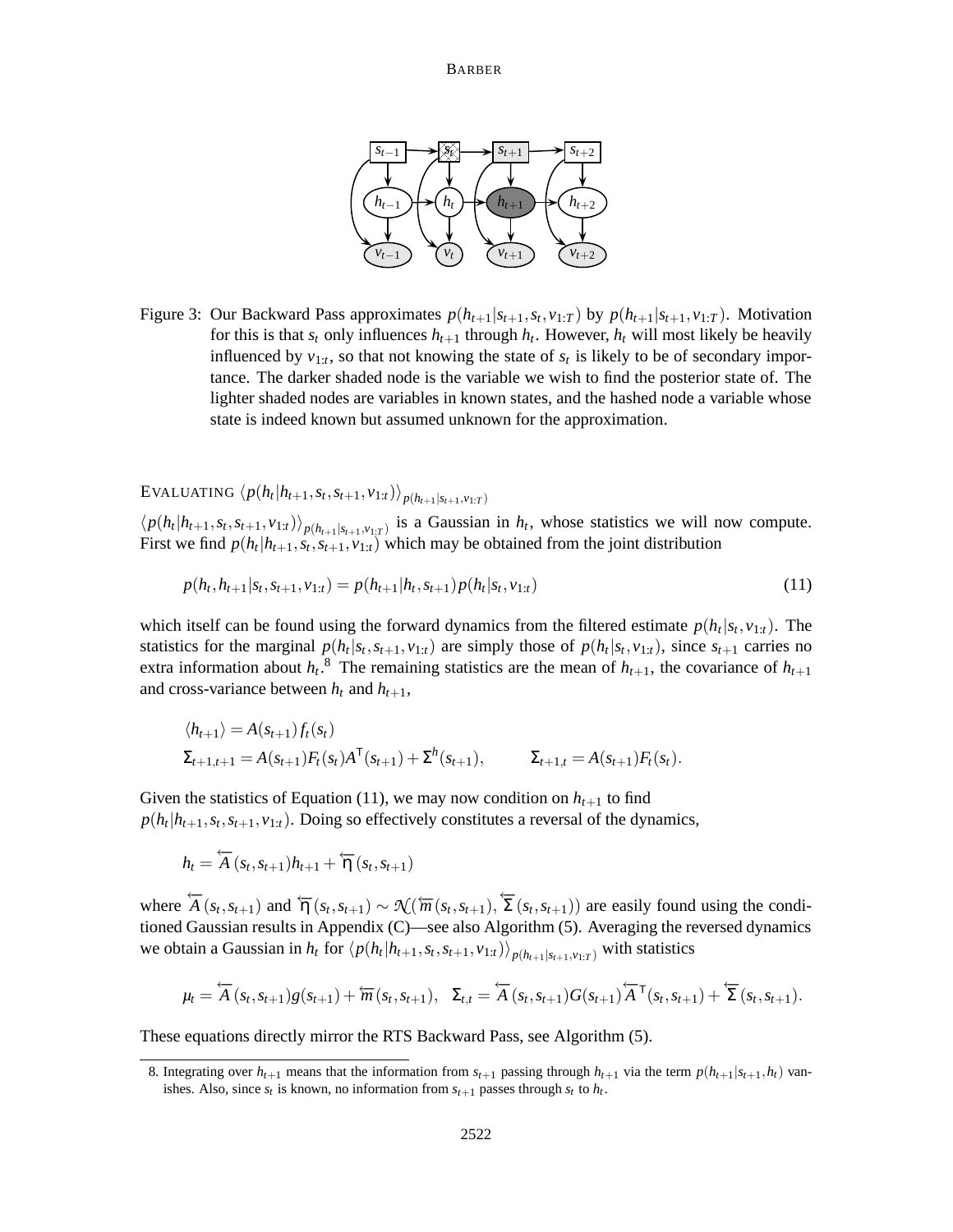

Figure 4: Structure of the Backward Pass for mixtures. Given the smoothed information at timestep  $t + 1$ , we need to work backwards to 'correct' the filtered estimate at time  $t$ .

EVALUATING  $p(s_t|s_{t+1}, v_{1:T})$ 

The main departure of EC from previous methods is in treating the term

$$
p(s_t|s_{t+1}, v_{1:T}) = \langle p(s_t|h_{t+1}, s_{t+1}, v_{1:t}) \rangle_{p(h_{t+1}|s_{t+1}, v_{1:T})}.
$$
\n(12)

The term  $p(s_t | h_{t+1}, s_{t+1}, v_{1:t})$  is given by

$$
p(s_t|h_{t+1}, s_{t+1}, v_{1:t}) = \frac{p(h_{t+1}|s_t, s_{t+1}, v_{1:t})p(s_t, s_{t+1}|v_{1:t})}{\sum_{s'_t} p(h_{t+1}|s'_t, s_{t+1}, v_{1:t})p(s'_t, s_{t+1}|v_{1:t})}.
$$
\n(13)

Here  $p(s_t, s_{t+1} | v_{1:t}) = p(s_{t+1} | s_t, v_{1:t}) p(s_t | v_{1:t})$ , where  $p(s_{t+1} | s_t, v_{1:t})$  occurs in the Forward Pass, Equation (7). In Equation (13),  $p(h_{t+1}|s_{t+1}, s_t, v_{1:t})$  is found by marginalizing Equation (11).

Performing the average over  $p(h_{t+1}|s_{t+1}, v_{1:T})$  in Equation (12) may be achieved by any numerical integration method desired. Below we outline a crude approximation that is fast and often performs surprisingly well.

#### MEAN APPROXIMATION

A simple approximation of Equation (12) is to evaluate the integrand at the mean value of the averaging distribution. Replacing  $h_{t+1}$  in Equation (13) by its mean gives the simple approximation

$$
\langle p(s_t|h_{t+1}, s_{t+1}, v_{1:t}) \rangle_{p(h_{t+1}|s_{t+1}, v_{1:T})} \approx \frac{1}{Z} \frac{e^{-\frac{1}{2}z_{t+1}^{\mathrm{T}}(s_t, s_{t+1})\Sigma^{-1}(s_t, s_{t+1}|v_{1:t})z_{t+1}(s_t, s_{t+1})}}{\sqrt{\det \Sigma(s_t, s_{t+1}|v_{1:t})}} p(s_t|s_{t+1}, v_{1:t})
$$

where  $z_{t+1}(s_t, s_{t+1}) \equiv \langle h_{t+1} | s_{t+1}, v_{1:T} \rangle - \langle h_{t+1} | s_t, s_{t+1}, v_{1:t} \rangle$  and Z ensures normalization over  $s_t$ . This result comes simply from the fact that in Equation (12) we have a Gaussian with a mean  $\langle h_{t+1}|s_t, s_{t+1}, v_{1:t}\rangle$  and covariance  $\Sigma(s_t, s_{t+1}|v_{1:t})$ , being the filtered covariance of  $h_{t+1}$  given  $s_t, s_{t+1}$ and the observations  $v_{1:t}$ , which may be taken from  $\Sigma_{hh}$  in Equation (5). Then evaluating this Gaussian at the specific point  $\langle h_{t+1}|s_{t+1}, v_{1:T}\rangle$ , we arrive at the above expression. An alternative to this simple mean approximation is to sample from the Gaussian  $p(h_{t+1}|s_{t+1}, v_{1:T})$ , which has the potential advantage that covariance information is used.<sup>9</sup> Other methods such as variational

<sup>9.</sup> This is a form of exact sampling since drawing samples from a Gaussian is easy. This should not be confused with meaning that this use of sampling renders EC a sequential Monte-Carlo sampling scheme.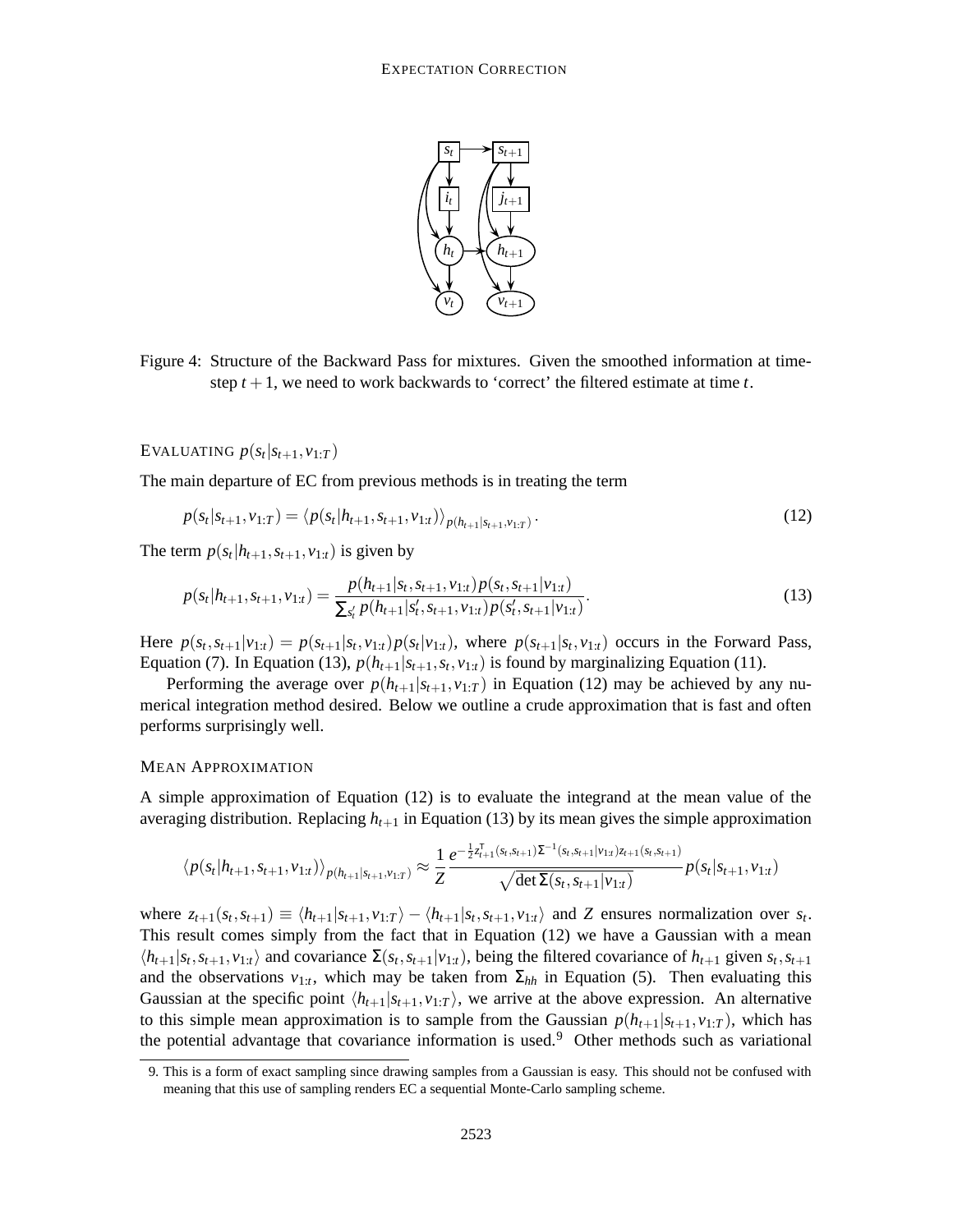```
Algorithm 2 aSLDS: EC Backward Pass (Single Gaussian case I = J = 1). Approximates p(s_t|v_{1:T})and p(h_t|s_t, v_{1:T}) \equiv \mathcal{N}(g_t(s_t), G_t(s_t)). This routine needs the results from Algorithm (1) for I = 1.
```

```
G_T \leftarrow F_T, g_T \leftarrow f_T,for t ← T − 1 to 1 do
     for s \leftarrow 1 to S, s' \leftarrow 1 to S do,
           (\mu, \Sigma)(s, s') = \text{LDSBACKWARD}(g_{t+1}(s'), G_{t+1}(s'), f_t(s), F_t(s), \theta_{t+1}(s'))p(s|s') = \langle p(s_t = s | h_{t+1}, s_{t+1} = s', v_{1:t}) \rangle_{p(h_{t+1}|s_{t+1} = s', v_{1:T})}p(s, s'|v_{1:T}) \leftarrow p(s_{t+1} = s'|v_{1:T})p(s|s')end for
     for s_t \leftarrow 1 to S do
           Collapse the mixture defined by weights p(s_{t+1} = s' | s_t, v_{1:T}) \propto p(s_t, s' | v_{1:T}), means
           \mu(s_t, s') and covariances \Sigma(s_t, s') to a single Gaussian. This defines the new means
          g_t(s_t), covariances G_t(s_t).
           p(s_t|v_{1:T}) \leftarrow \sum_{s'} p(s_t, s'|v_{1:T})end for
end for
```
approximations to this average (Jaakkola and Jordan, 1996) or the unscented transform (Julier and Uhlmann, 1997) may be employed if desired.

# CLOSING THE RECURSION

We have now computed both the continuous and discrete factors in Equation (10), which we wish to use to write the smoothed estimate in the form  $p(h_t, s_t | v_{1:T}) = p(s_t | v_{1:T}) p(h_t | s_t, v_{1:T})$ . The distribution  $p(h_t|s_t, v_{1:T})$  is readily obtained from the joint Equation (10) by conditioning on  $s_t$  to form the mixture

$$
p(h_t|s_t, v_{1:T}) = \sum_{s_{t+1}} p(s_{t+1}|s_t, v_{1:T}) p(h_t|s_t, s_{t+1}, v_{1:T})
$$

which may be collapsed to a single Gaussian (or mixture if desired). As in the Forward Pass, this collapse implicitly defines the Gaussian mean  $g(s_t)$  and covariance  $G(s_t)$ . The smoothed posterior  $p(s_t|v_{1:T})$  is given by

$$
p(s_t|v_{1:T}) = \sum_{s_{t+1}} p(s_{t+1}|v_{1:T}) p(s_t|s_{t+1}, v_{1:T})
$$
  
= 
$$
\sum_{s_{t+1}} p(s_{t+1}|v_{1:T}) \langle p(s_t|h_{t+1}, s_{t+1}, v_{1:t}) \rangle_{p(h_{t+1}|s_{t+1}, v_{1:T})}.
$$
 (14)

The algorithm for the single Gaussian case is presented in Algorithm (2).

# NUMERICAL STABILITY

Numerical stability is a concern even in the LDS, and the same is to be expected for the aSLDS. Since the LDS recursions LDSFORWARD and LDSBACKWARD are embedded within the EC algorithm, we may immediately take advantage of the large body of work on stabilizing the LDS recursions, such as the Joseph form (Grewal and Andrews, 1993), or the square root forms (Park and Kailath, 1996; Verhaegen and Van Dooren, 1986).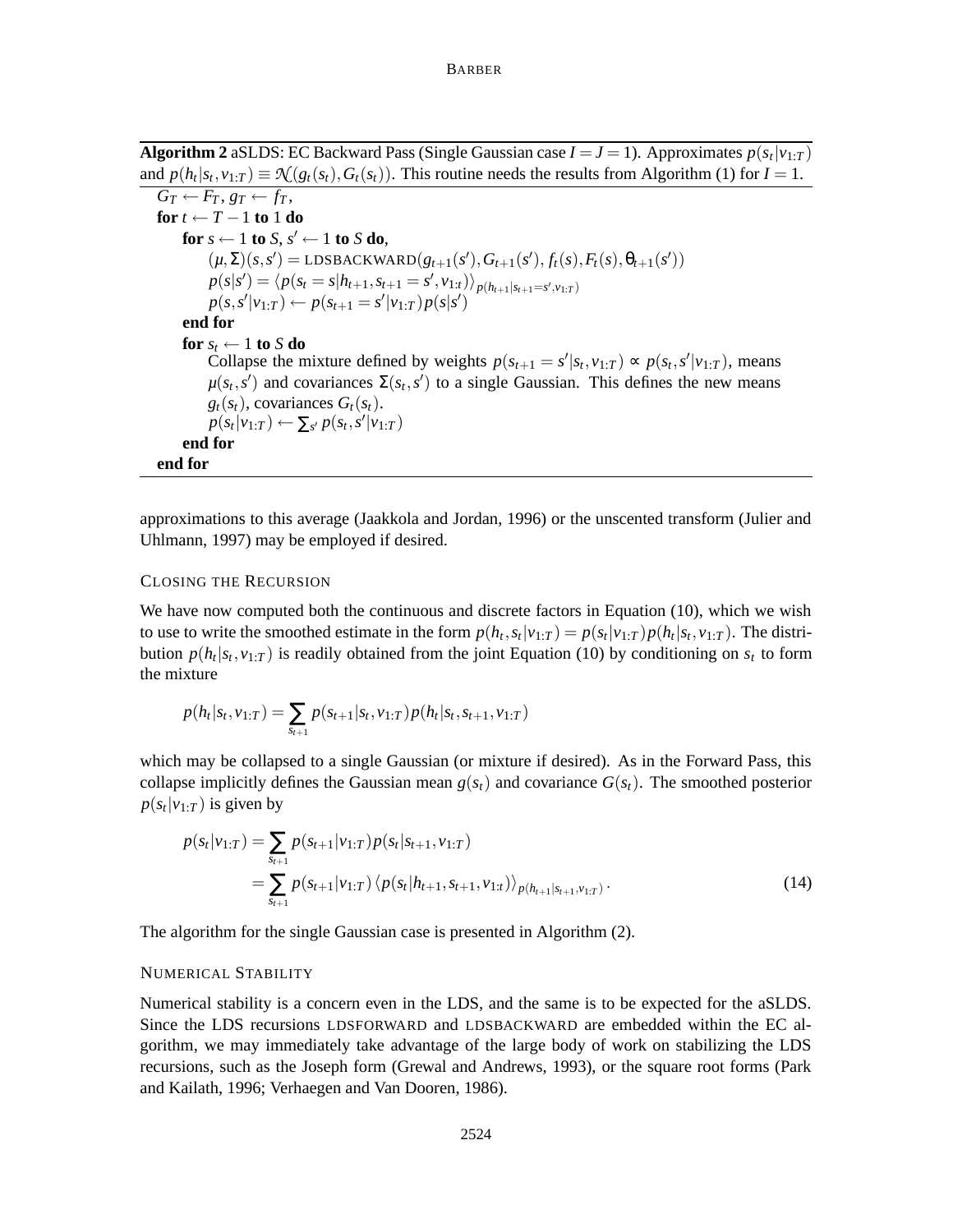# RELAXING EC

The conditional independence assumption  $p(h_{t+1}|s_t, s_{t+1}, v_{1:T}) \approx p(h_{t+1}|s_{t+1}, v_{1:T})$  is not strictly necessary in EC. We motivate it by computational simplicity, since finding an appropriate moment matching approximation of  $p(h_{t+1}|s_t, s_{t+1}, v_{1:T})$  in Equation (9) requires a relatively expensive non-Gaussian integration. If we therefore did treat  $p(h_{t+1}|s_t, s_{t+1}, v_{1:T})$  more correctly, the central assumption in this relaxed version of EC would be a collapse to a mixture of Gaussians (the additional computation of Equation (12) may usually be numerically evaluated to high precision). Whilst we did not do so, implementing this should not give rise to numerical instabilities since no potential divisions are required, merely the estimation of moments. In the experiments presented here, we did not pursue this option, since we believe that the effect of this conditional independence assumption is relatively weak.

#### INCONSISTENCIES IN THE APPROXIMATION

The recursion Equation (8), upon which EC depends, makes use of the Forward Pass results, and a subtle issue arises about possible inconsistencies in the Forward and Backward approximations. For example, under the conditional independence assumption in the Backward Pass,  $p(h_T | s_{T-1}, s_T, v_{1:T}) \approx p(h_T | s_T, v_{1:T})$ , which is in contradiction to Equation (5) which states that the approximation to  $p(h_T | s_{T-1}, s_T, v_{1:T})$  *will* depend on  $s_{T-1}$ . Similar contradictions occur also for the relaxed version of EC. Such potential inconsistencies arise because of the approximations made, and should not be considered as separate approximations in themselves. Furthermore, these inconsistencies will most likely be strongest at the end of the chain,  $t \approx T$ , since only then is Equation (8) in direct contradiction to Equation (5). Such potential inconsistencies arise since EC is not founded on a consistency criterion, unlike EP—see Section (3)—but rather an approximation of the exact recursions. Our experience is that compared to EP, which attempts to ensure consistency based on multiple sweeps through the graph, such inconsistencies are a small price to pay compared to the numerical stability advantages of EC.

#### **2.3 Using Mixtures in the Backward Pass**

The extension to the mixture case is straightforward, based on the representation

$$
p(h_t|s_t, v_{1:T}) \approx \sum_{j_t=1}^{J_t} p(h_t|s_t, j_t, v_{1:T}) p(j_t|s_t, v_{1:T}).
$$

Analogously to the case with a single component,

$$
p(h_t, s_t | v_{1:T}) = \sum_{i_t, j_{t+1}, s_{t+1}} p(s_{t+1} | v_{1:T}) p(j_{t+1} | s_{t+1}, v_{1:T}) p(h_t | j_{t+1}, s_{t+1}, i_t, s_t, v_{1:T})
$$

$$
\cdot \langle p(i_t, s_t | h_{t+1}, j_{t+1}, s_{t+1}, v_{1:T}) \rangle_{p(h_{t+1} | j_{t+1}, s_{t+1}, v_{1:T})}.
$$

The average in the last line of the above equation can be tackled using the same techniques as outlined in the single Gaussian case. To approximate  $p(h_t|j_{t+1}, s_{t+1}, i_t, s_t, v_{1:T})$  we consider this as the marginal of the joint distribution

$$
p(h_t, h_{t+1}|i_t, s_t, j_{t+1}, s_{t+1}, v_{1:T}) = p(h_t|h_{t+1}, i_t, s_t, j_{t+1}, s_{t+1}, v_{1:t})p(h_{t+1}|i_t, s_t, j_{t+1}, s_{t+1}, v_{1:T}).
$$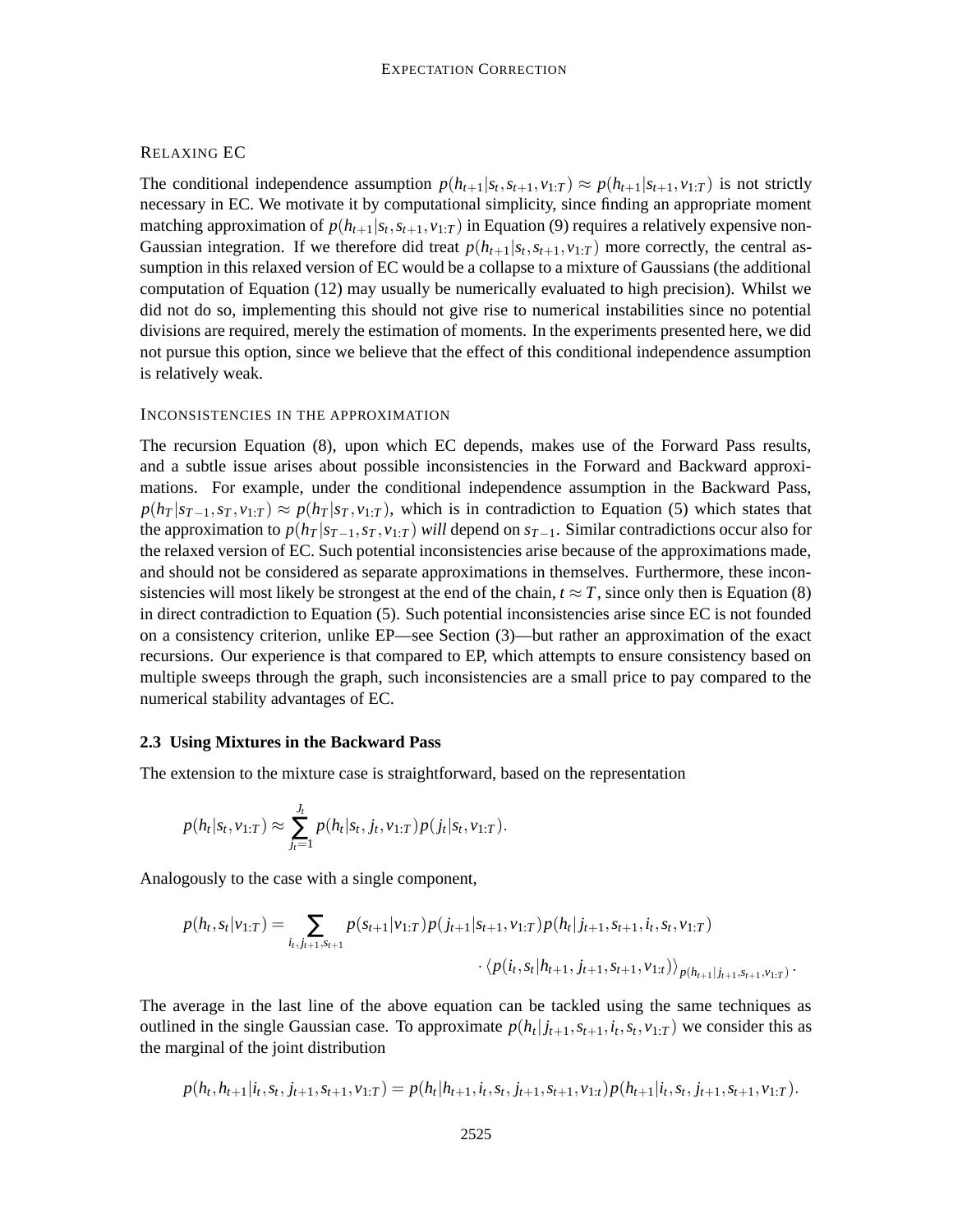**Algorithm 3** aSLDS: EC Backward Pass.  $|v_{1:T})$  and  $p(h_t|s_t, v_{1:T}) \equiv$  $\sum_{l_t}^{J_t}$  $J'_{i,t=1}u_t(j_t,s_t)\mathcal{N}(g_t(j_t,s_t),G_t(j_t,s_t))$  using a mixture of Gaussians.  $J_T = I_T, J_t \leq S \times I_t \times J_{t+1}$ . This routine needs the results from Algorithm (1).

 $G_T \leftarrow F_T, g_T \leftarrow f_T, u_T \leftarrow w_T$  (\*) **for**  $t \leftarrow T - 1$  **to** 1 **do for**  $s \leftarrow 1$  **to**  $S$ ,  $s' \leftarrow 1$  **to**  $S$ ,  $i \leftarrow 1$  **to**  $I_t$ ,  $j' \leftarrow 1$  **to**  $J_{t+1}$  **do**  $(\mu, \Sigma)(i, s, j', s') = \text{LDSBACKWARD}(g_{t+1}(j', s'), G_{t+1}(j', s'), f_t(i, s), F_t(i, s), \theta_{t+1}(s'))$  $p(i, s|j', s') = \langle p(s_t = s, i_t = i | h_{t+1}, s_{t+1} = s', j_{t+1} = j', v_{1:t}) \rangle_{p(h_{t+1}|s_{t+1} = s', j_{t+1} = j', v_{1:T})}$  $p(i, s, j', s'|v_{1:T}) \leftarrow p(s_{t+1} = s'|v_{1:T})u_{t+1}(j', s')p(i, s|j', s')$ **end for for**  $s_t \leftarrow 1$  **to**  $S$  **do** Collapse the mixture defined by weights  $p(i_t = i, s_{t+1} = s', j_{t+1} = j'|s_t, v_{1:T}) \propto$  $p(i, s_t, j', s'|v_{1:T})$ , means  $\mu(i_t, s_t, j', s')$  and covariances  $\Sigma(i_t, s_t, j', s')$  to a mixture with *J*<sup>*t*</sup> components. This defines the new means  $g_t(j_t, s_t)$ , covariances  $G_t(j_t, s_t)$  and mixture weights  $u_t(j_t, s_t)$ .  $p(s_t|v_{1:T}) \leftarrow \sum_{i_t,j',s'} p(i_t,s_t,j',s'|v_{1:T})$ **end for end for** (\*) If  $J_T < I_T$  then the initialization is formed by collapsing the Forward Pass results at time *T* to  $J_T$ 

components.

As in the case of a single mixture, the problematic term is  $p(h_{t+1}|i_t, s_t, j_{t+1}, s_{t+1}, v_{1:T})$ . Analogously to before, we may make the assumption

$$
p(h_{t+1}|i_t,s_t,j_{t+1},s_{t+1},v_{1:T}) \approx p(h_{t+1}|j_{t+1},s_{t+1},v_{1:T})
$$

meaning that information about the current switch state  $s_t$ ,  $i_t$  is ignored.<sup>10</sup> We can then form

$$
p(h_t|s_t, v_{1:T}) = \sum_{i_t, j_{t+1}, s_{t+1}} p(i_t, j_{t+1}, s_{t+1}|s_t, v_{1:T}) p(h_t|i_t, s_t, j_{t+1}, s_{t+1}, v_{1:T}).
$$

This mixture can then be collapsed to smaller mixture using any method of choice, to give

$$
p(h_t|s_t, v_{1:T}) \approx \sum_{j_t=1}^{J_t} p(h_t|j_t, s_t, v_{1:T}) p(j_t|s_t, v_{1:T})
$$

The collapse procedure implicitly defines the means  $g(j_t, s_t)$  and covariances  $G(j_t, s_t)$  of the smoothed approximation. A recursion for the switches follows analogously to the single component Backward Pass. The resulting algorithm is presented in Algorithm (3), which includes using mixtures in both Forward and Backward Passes. Note that if  $J_T < I_T$ , an extra initial collapse is required of the  $I_T$ component Forward Pass Gaussian mixture at time  $T$  to  $J_T$  components.

EC has time complexity  $O(S^2 IJK)$  where *S* are the number of switch states, *I* and *J* are the number of Gaussians used in the Forward and Backward passes, and *K* is the time to compute the exact Kalman smoother for the system with a single switch state.

<sup>10.</sup> As in the single component case, in principle, this assumption may be relaxed and a moment matching approximation be performed instead.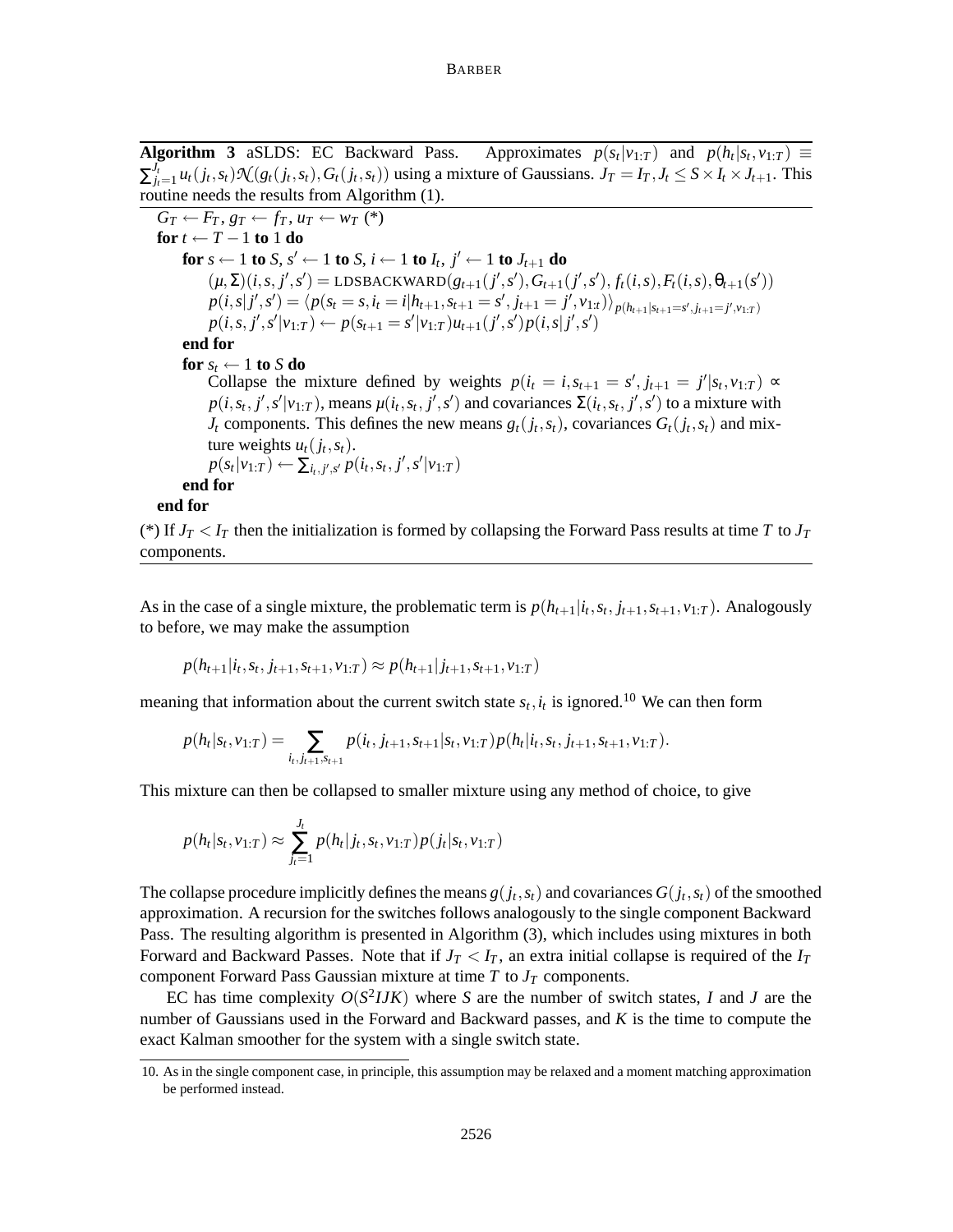# **3. Relation to Other Methods**

Approximate inference in the SLDS is a long-standing research topic, generating an extensive literature. See Lerner (2002) and Zoeter (2005) for reviews of previous work. A brief summary of some of the major existing approaches follows.

*Assumed Density Filtering* Since the exact filtered estimate *p*(*h<sup>t</sup>* |*st* , *v*1:*t*) is an (exponentially large) mixture of Gaussians, a useful remedy is to project at each stage of the recursion Equation (3) back to a limited set of *K* Gaussians. This is a *Gaussian Sum Approximation* (Alspach and Sorenson, 1972), and is a form of *Assumed Density Filtering* (ADF) (Minka, 2001). Similarly, Generalized Pseudo Bayes2 (GPB2) (Bar-Shalom and Li, 1998) also performs filtering by collapsing to a mixture of Gaussians. This approach to filtering is also taken in Lerner et al. (2000) which performs the collapse by removing spatially similar Gaussians, thereby retaining diversity.

Several smoothing approaches directly use the results from ADF. The most popular is Kim's method, which updates the filtered posterior weights to form the smoother (Kim, 1994; Kim and Nelson, 1999). In both EC and Kim's method, the approximation

 $p(h_{t+1}|s_t, s_{t+1}, v_{1:T}) \approx p(h_{t+1}|s_{t+1}, v_{1:T})$ , is used to form a numerically simple Backward Pass. The other approximation in EC is to numerically compute the average in Equation (14). In Kim's method, however, an update for the discrete variables is formed by replacing the required term in Equation (14) by

$$
\langle p(s_t | h_{t+1}, s_{t+1}, v_{1:t}) \rangle_{p(h_{t+1} | s_{t+1}, v_{1:T})} \approx p(s_t | s_{t+1}, v_{1:t}). \tag{15}
$$

This approximation<sup>11</sup> decouples the discrete Backward Pass in Kim's method from the continuous dynamics, since  $p(s_t|s_{t+1}, v_{1:t}) \propto p(s_{t+1}|s_t)p(s_t|v_{1:t})/p(s_{t+1}|v_{1:t})$  can be computed simply from the filtered results alone (the continuous Backward Pass in Kim's method, however, does depend on the discrete Backward Pass). The fundamental difference between EC and Kim's method is that the approximation (15) is not required by EC. The EC Backward Pass therefore makes fuller use of the future information, resulting in a recursion which intimately couples the continuous and discrete variables. The resulting effect on the quality of the approximation can be profound, as we will see in the experiments.

Kim's smoother corresponds to a potentially severe loss of future information and, in general, cannot be expected to improve much on the filtered results from ADF. The more recent work of Lerner et al. (2000) is similar in spirit to Kim's method, whereby the contribution from the continuous variables is ignored in forming an approximate recursion for the smoothed  $p(s_t|v_{1:T})$ . The main difference is that for the discrete variables, Kim's method is based on a correction smoother (Rauch et al., 1965), whereas Lerner's method uses a Belief Propagation style Backward Pass (Jordan, 1998). Neither method correctly integrates information from the continuous variables. How to form a recursion for a mixture approximation which does not ignore information coming through the continuous hidden variables is a central contribution of our work.

Kitagawa (1994) used a two-filter method in which the dynamics of the chain are reversed. Essentially, this corresponds to a Belief Propagation method which defines a Gaussian sum

<sup>11.</sup> In the HMM this is exact, but in the SLDS the future observations carry information about  $s_t$ .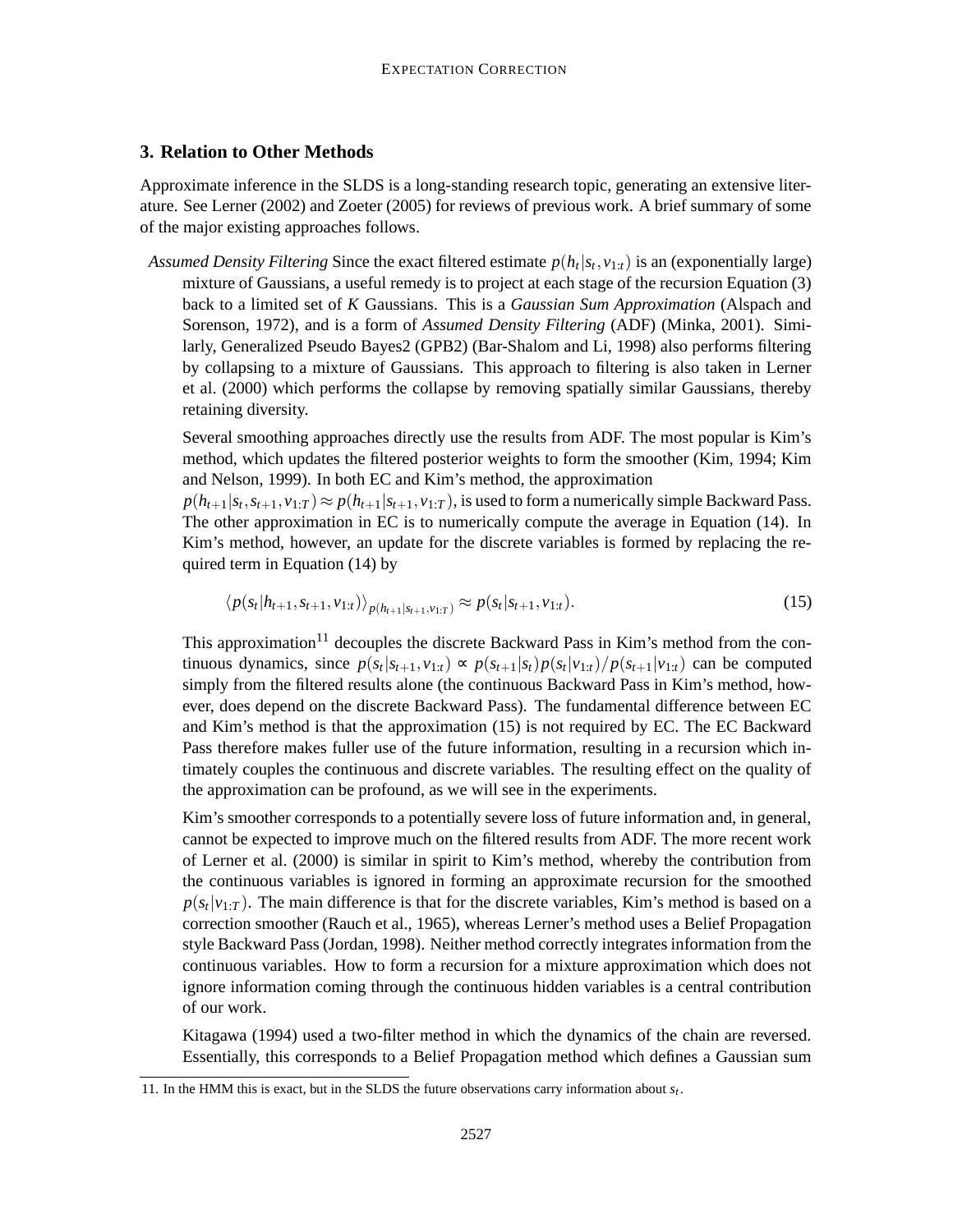|                                                                                     | EC | <b>Relaxed EC</b> | EF | Kim |
|-------------------------------------------------------------------------------------|----|-------------------|----|-----|
| Mixture Collapsing to Single                                                        |    |                   | X  |     |
| Mixture Collapsing to Mixture                                                       | x  | X                 |    | X   |
| Cond. Indep. $p(h_{t+1} s_t, s_{t+1}, v_{1:T}) \approx p(h_{t+1} s_{t+1}, v_{1:T})$ | X  |                   |    |     |
| Approx. of $p(s_t s_{t+1}, v_{1:T})$ , average Equation (12)                        | x  | X                 |    |     |
| Kim's Backward Pass                                                                 |    |                   |    |     |
| Mixture approx. of $p(h_{t+1} s_t,s_{t+1},v_{1:T})$ , Equation (9)                  |    |                   |    |     |

Table 1: Relation between methods. In the EC methods, the mean approximation may be replaced by an essentially exact Monte Carlo approximation to Equation (12). EP refers to the Single Gaussian approximation in Heskes and Zoeter (2002). In the case of using Relaxed EC with collapse to a single Gaussian, EC and EP are not equivalent, since the underlying recursions on which the two methods are based are fundamentally different.

approximation for  $p(v_{t+1:T} | h_t, s_t)$ . However, since this is not a density in  $h_t, s_t$ , but rather a conditional likelihood, formally one cannot treat this using density propagation methods. In Kitagawa (1994), the singularities resulting from incorrectly treating  $p(v_{t+1:T} | h_t, s_t)$  as a density are heuristically finessed.

*Expectation Propagation* EP (Minka, 2001), as applied to the SLDS, corresponds to an approximate implementation of Belief Propagation<sup>12</sup> (Jordan, 1998; Heskes and Zoeter, 2002). EP is the most sophisticated rival to Kim's method and EC, since it makes the least assumptions. For this reason, we'll explain briefly how EP works. Unlike EC, which is based on an approximation of the exact filtering and smoothing recursions, EP is based on a consistency criterion.

First, let's simplify the notation, and write the distribution as  $p = \prod_t \phi(x_{t-1}, v_{t-1}, x_t, v_t)$ , where  $x_t \equiv h_t \otimes s_t$ , and  $\phi(x_{t-1}, v_{t-1}, x_t, v_t) \equiv p(x_t | x_{t-1}) p(v_t | x_t)$ . EP defines 'messages'  $\rho$ ,  $\lambda^{13}$  which contain information from past and future observations respectively.<sup>14</sup> Explicitly, we define  $\rho_t(x_t) \propto p(x_t|v_{1:t})$  to represent knowledge about  $x_t$  given all information from time 1 to *t*. Similarly,  $\lambda_t(x_t)$  represents knowledge about state  $x_t$  given all observations from time *T* to time  $t + 1$ . In the sequel, we drop the time suffix for notational clarity. We define  $\lambda(x_t)$ implicitly through the requirement that the marginal smoothed inference is given by

$$
p(x_t|v_{1:T}) \propto \rho(x_t) \lambda(x_t).
$$
 (16)

Hence  $\lambda(x_t) \propto p(v_{t+1:T} | x_t, v_{1:t}) = p(v_{t+1:T} | x_t)$  and represents all future knowledge about  $p(x_t|v_{1:T})$ . From this

$$
p(x_{t-1}, x_t | v_{1:T}) \propto \rho(x_{t-1}) \phi(x_{t-1}, v_{t-1}, x_t, v_t) \lambda(x_t).
$$
 (17)

<sup>12.</sup> Non-parametric belief propagation (Sudderth et al., 2003), which performs approximate inference in general continuous distributions, is also related to EP applied to the aSLDS, in the sense that the messages cannot be represented easily, and are approximated by mixtures of Gaussians.

<sup>13.</sup> These correspond to the α and β messages in the Hidden Markov Model framework (Rabiner, 1989).

<sup>14.</sup> In this Belief Propagation/EP viewpoint, the backward messages, traditionally labeled as β, correspond to conditional likelihoods, and not distributions. In contrast, in the EC approach, which is effectively a so-called  $\alpha - \gamma$  recursion, the backward γ messages correspond to posterior distributions.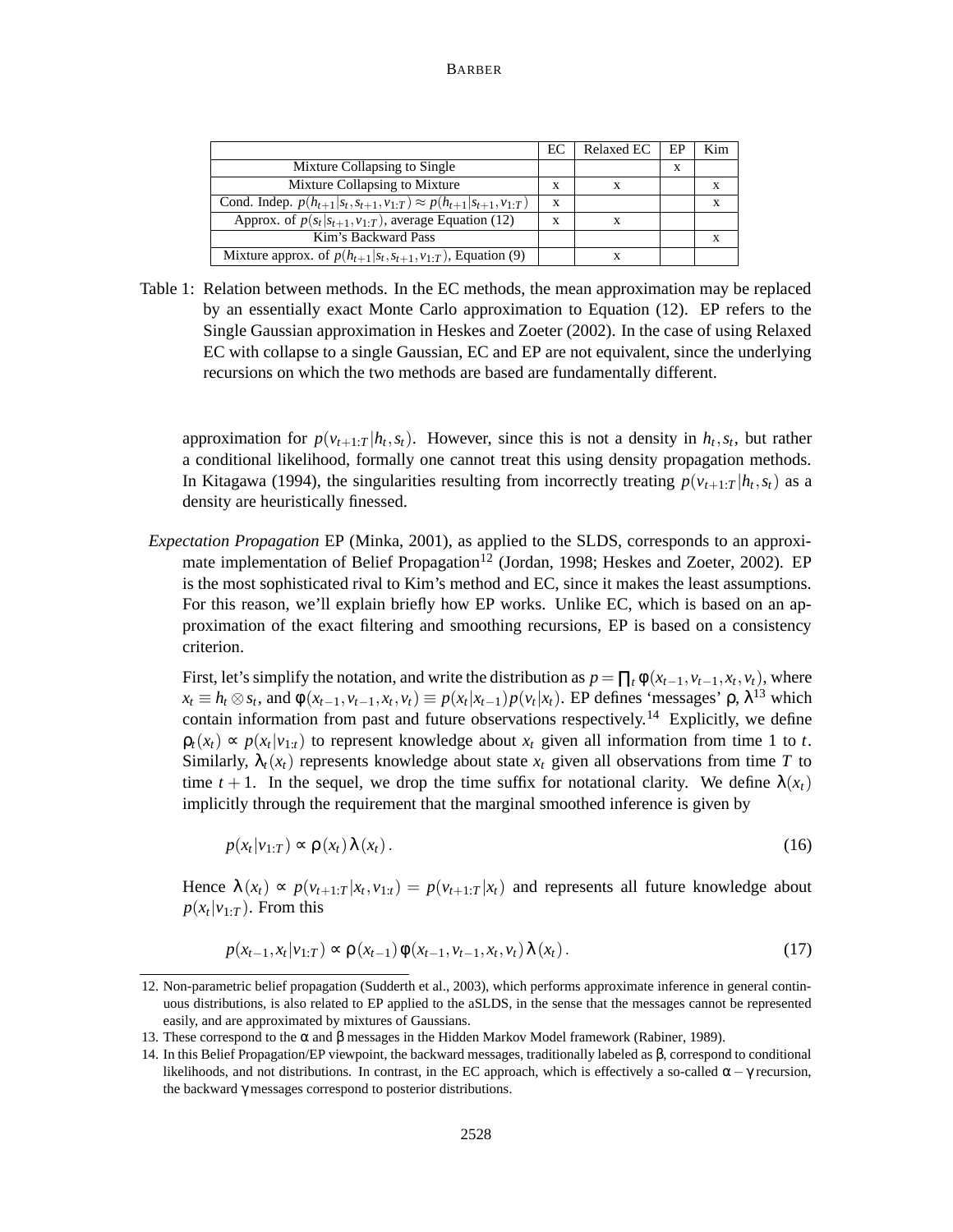Taking the above equation as a starting point, we have

$$
p(x_t|v_{1:T}) \propto \int_{x_{t-1}} \rho(x_{t-1}) \phi(x_{t-1}, v_{t-1}, x_t, v_t) \lambda(x_t).
$$

Consistency with Equation (16) requires (neglecting irrelevant scalings)

$$
\rho(x_t)\lambda(x_t) \propto \int_{x_{t-1}} \rho(x_{t-1})\phi(x_{t-1},v_{t-1},x_t,v_t)\lambda(x_t).
$$

Similarly, we can integrate Equation (17) over  $x_t$  to get the marginal at time  $x_{t-1}$  which, by consistency, should be proportional to  $\rho(x_{t-1})\lambda(x_{t-1})$ . Hence

$$
\rho(x_t) \propto \frac{\int_{x_{t-1}} \rho(x_{t-1}) \phi(x_{t-1}, x_t) \lambda(x_t)}{\lambda(x_t)}, \lambda(x_{t-1}) \propto \frac{\int_{x_t} \rho(x_{t-1}) \phi(x_{t-1}, x_t) \lambda(x_t)}{\rho(x_{t-1})}
$$
(18)

where the divisions can be interpreted as preventing over-counting of messages. In an exact implementation, the common factors in the numerator and denominator cancel. EP addresses the fact that  $\lambda(x_t)$  is not a distribution by using Equation (18) to form the projection (or 'collapse'). In the numerator,  $\int_{x_{t-1}} \rho(x_{t-1}) \phi(x_{t-1}, x_t) \lambda(x_t)$  and  $\int_{x_t} \rho(x_{t-1}) \phi(x_{t-1}, x_t) \lambda(x_t)$ represent  $p(x_t|v_{1:T})$  and  $p(x_{t-1}|v_{1:T})$ . Since these *are* distributions (an indexed mixture of Gaussians in the SLDS), they may be projected/collapsed to a single indexed Gaussian. The update for the  $\rho$  message is then found from division by the  $\lambda$  potential, and vice versa. In EP the explicit division of potentials only makes sense for members of the exponential family. More complex methods could be envisaged in which, rather than an explicit division, the new messages are defined by minimizing some measure of divergence between  $\rho(x_t)\lambda(x_t)$  and  $\int_{x_{t-1}} \rho(x_{t-1})\phi(x_{t-1}, x_t)\lambda(x_t)$ , such as the Kullback-Leibler divergence. In this way, non-exponential family approximations (such as mixtures of Gaussians) may be considered. Whilst this is certainly feasible, it is somewhat unattractive computationally since this would require for each time-step an expensive minimization.

For the single Gaussian case, in order to perform the division, the potentials in the numerator and denominator are converted to their canonical representations. To form the  $\rho$  update, the result of the division is then reconverted back to a moment representation. The resulting recursions, due to the approximation, are no longer independent and Heskes and Zoeter (2002) show that using more than a single Forward and Backward sweep often improves on the quality of the approximation. This coupling is a departure from the exact recursions, which should remain independent.

Applied to the SLDS, EP suffers from severe numerical instabilities (Heskes and Zoeter, 2002) and finding a way to minimize the corresponding EP free energy in an efficient, robust and guaranteed way remains an open problem. Our experience is that current implementations of EP are unsuitable for large scale time-series applications. Damping the parameter updates is one suggested approach to heuristically improve convergence. The source of these numerical instabilities is not well understood since, even in cases when the posterior appears uni-modal, the method is problematic. The frequent conversions between moment and canonical parameterizations of Gaussians are most likely at the root of the difficulties. An interesting comparison here is between Lauritzen's original method for exact computation on conditional Gaussian distributions (for which the SLDS is a special case) Lauritzen (1992),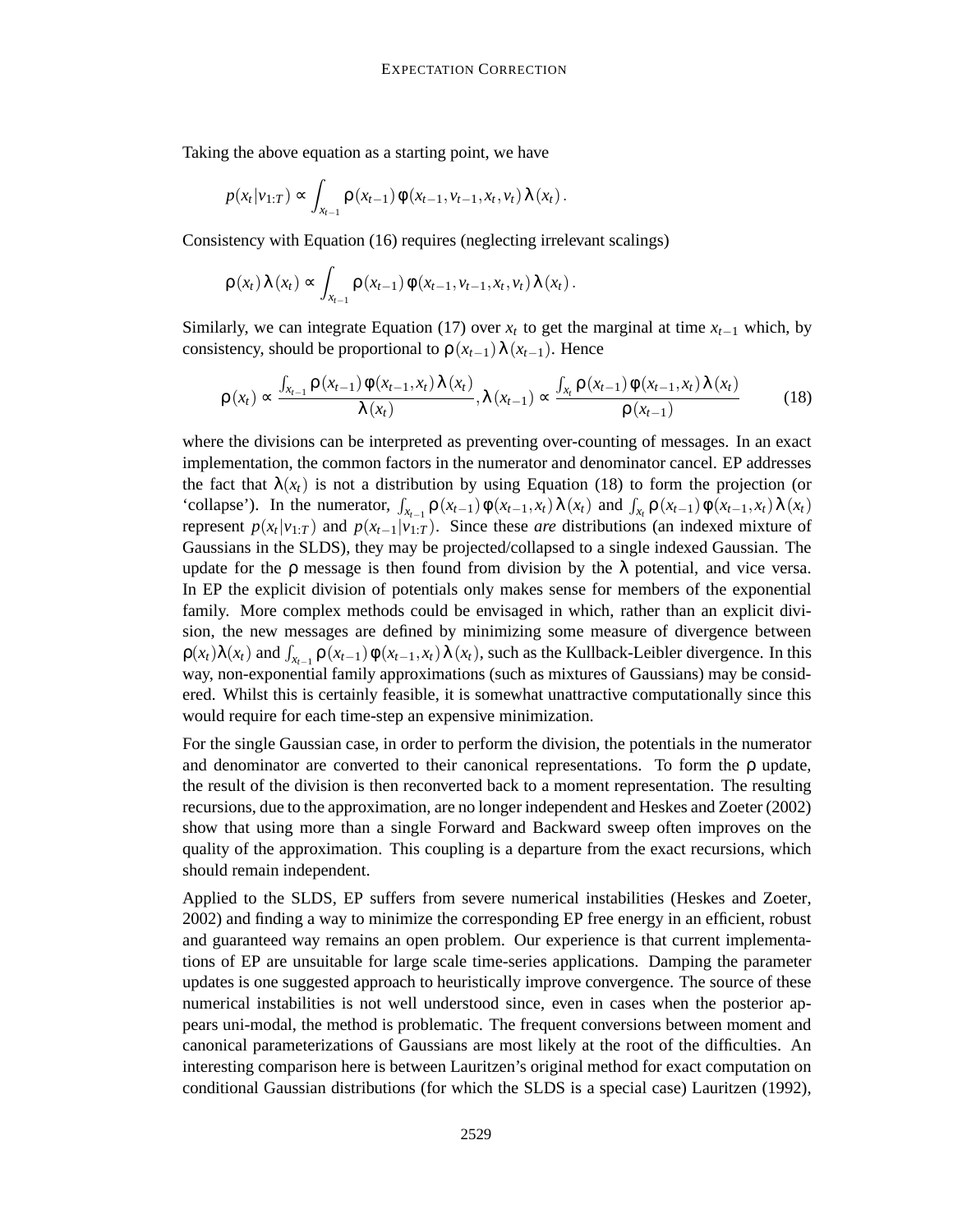which is numerically unstable due to conversion between moment and canonical representations, and Lauritzen and Jensen (2001), which improves stability by avoiding using canonical parameterizations.

- *Variational Methods* Ghahramani and Hinton (1998) used a variational method which approximates the joint distribution  $p(h_{1:T}, s_{1:T} | v_{1:T})$  rather than the marginal  $p(h_t, s_t | v_{1:T})$ —related work is presented in Lee et al. (2004). This is a disadvantage when compared to other methods that directly approximate the marginal. The variational methods are nevertheless potentially attractive since they are able to exploit structural properties of the distribution, such as a factored discrete state-transition. In this article, we concentrate on the case of a small number of states *S* and hence will not consider variational methods further here.<sup>15</sup>
- *Sequential Monte Carlo (Particle Filtering)* These methods form an approximate implementation of Equation (3), using a sum of delta functions to represent the posterior—see, for example, Doucet et al. (2001). Whilst potentially powerful, these non-analytic methods typically suffer in high-dimensional hidden spaces since they are often based on naive importance sampling, which restricts their practical use. ADF is generally preferential to Particle Filtering, since in ADF the approximation is a mixture of non-trivial distributions, which is better at capturing the variability of the posterior. Rao-Blackwellized Particle Filters (Doucet et al., 2000) are an attempt to alleviate the difficulty of sampling in high-dimensional state spaces by explicitly integrating over the continuous state.

*Non-Sequential Monte Carlo*

For fixed switches  $s_{1:T}$ ,  $p(v_{1:T}|s_{1:T})$  is easily computable since this is just the likelihood of an LDS. This observation raises the possibility of sampling from the posterior  $p(s_1 \cdot r | v_1 \cdot r) \propto$  $p(v_1:|\mathbf{s}_{1:T})p(\mathbf{s}_{1:T})$  directly. Many possible sampling methods could be applied in this case, and the most immediate is Gibbs sampling, in which a sample for each  $t$  is drawn from  $p(s_t|s_{\backslash t}, v_{1:T})$ —see Neal (1993) for a general reference and Carter and Kohn (1996) for an application to the SLDS. This procedure may work well in practice provided that the initial setting of  $s_{1:T}$  is in a region of high probability mass—otherwise, sampling by such individual coordinate updates may be extremely inefficient.

# **4. Experiments**

Our experiments examine the stability and accuracy of EC against several other methods on long time-series. In addition, we will compare the absolute accuracy of EC as a function of the number of mixture components on a short time-series, where exact inference may be explicitly evaluated.

Testing EC in a problem with a reasonably long temporal sequence, *T*, is important since numerical stabilities may not be apparent in time-series of just a few time-steps. To do this, we sequentially generate hidden states  $h_t$ ,  $s_t$  and observations  $v_t$  from a given model. Then, given only the parameters of the model and the observations (but not any of the hidden states), the task is to infer  $p(h_t|s_t, v_{1:T})$  and  $p(s_t|v_{1:T})$ . Since the exact computation is exponential in *T*, a formally exact evaluation of the method is infeasible. A simple alternative is to assume that the original sample states *s*1:*<sup>T</sup>* are the 'correct' inferred states, and compare our most probable posterior smoothed

<sup>15.</sup> Lerner (2002) discusses an approach in the case of a large structured discrete state transition. Related ideas could also be used in EC.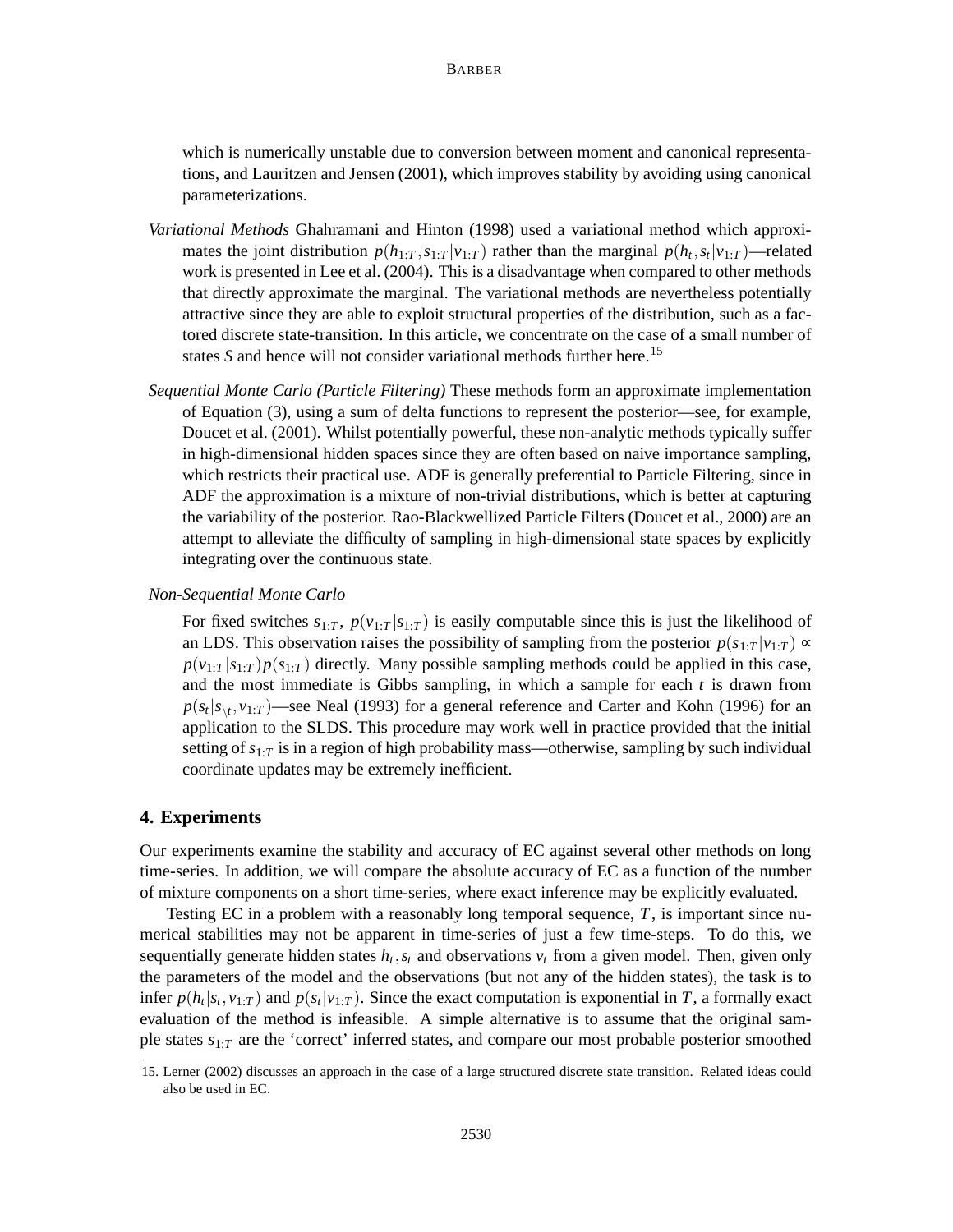

Figure 5: SLDS: Throughout,  $S = 2$ ,  $V = 1$  (scalar observations),  $T = 100$ , with zero output bias.  $A(s) = 0.9999 * \text{orth}(\text{randn}(H, H)), B(s) = \text{randn}(V, H), \ \bar{v}_t \equiv 0, \ \bar{h}_1 = 10 * \text{randn}(H, 1),$  $\bar{h}_{t>1} = 0$ ,  $\Sigma_1^h = I_H$ ,  $p_1$  = uniform. The figures show typical examples for each of the two problems: (a) Easy problem.  $H = 3$ ,  $\Sigma^h(s) = I_H$ ,  $\Sigma^v(s) = 0.1I_V$ ,  $p(s_{t+1}|s_t) \propto 1_{S \times S} + I_S$ . (b) Hard problem.  $H = 30$ ,  $\Sigma^{\nu}(s) = 30I_{V}$ ,  $\Sigma^{h}(s) = 0.01I_{H}$ ,  $p(s_{t+1}|s_{t}) \propto 1_{S \times S}$ .



Figure 6: SLDS 'Easy' problem: The number of errors in estimating a binary switch  $p(s_t|v_{1:T})$  over a time series of length  $T = 100$ . Hence 50 errors corresponds to random guessing. Plotted are histograms of the errors over 1000 experiments. The histograms have been cutoff at 20 errors in order to improve visualization. (PF) Particle Filter. (RBPF) Rao-Blackwellized PF. (EP) Expectation Propagation. (ADFS) Assumed Density Filtering using a Single Gaussian. (KimS) Kim's smoother using the results from ADFS. (ECS) Expectation Correction using a Single Gaussian  $(I = J = 1)$ . (ADFM) ADF using a multiple of  $I = 4$ Gaussians. (KimM) Kim's smoother using the results from ADFM. (ECM) Expectation Correction using a mixture with  $I = J = 4$  components. In Gibbs sampling, we use the initialization from ADFM.

estimates arg max<sub>*s<sub>t</sub>*</sub>  $p(s_t|v_{1:T})$  with the assumed correct sample  $s_t$ .<sup>16</sup> We look at two sets of experiments, one for the SLDS and one for the aSLDS. In both cases, scalar observations are used so that the complexity of the inference problem can be visually assessed.

<sup>16.</sup> We could also consider performance measures on the accuracy of  $p(h_t|s_t, v_{1:T})$ . However, we prefer to look at approximating argmax<sub>*s*</sub></sup>,  $p(s_t|v_{1:T})$  since the sampled discrete states are likely to correspond to the exact argmax<sub>*s*</sub>,  $p(s_t|v_{1:T})$ . In addition, if the posterior switch distribution is dominated by a single state *s* ∗ 1:*T* , then provided they are correctly estimated, the model reduces to an LDS, for which inference of the continuous hidden state is trivial.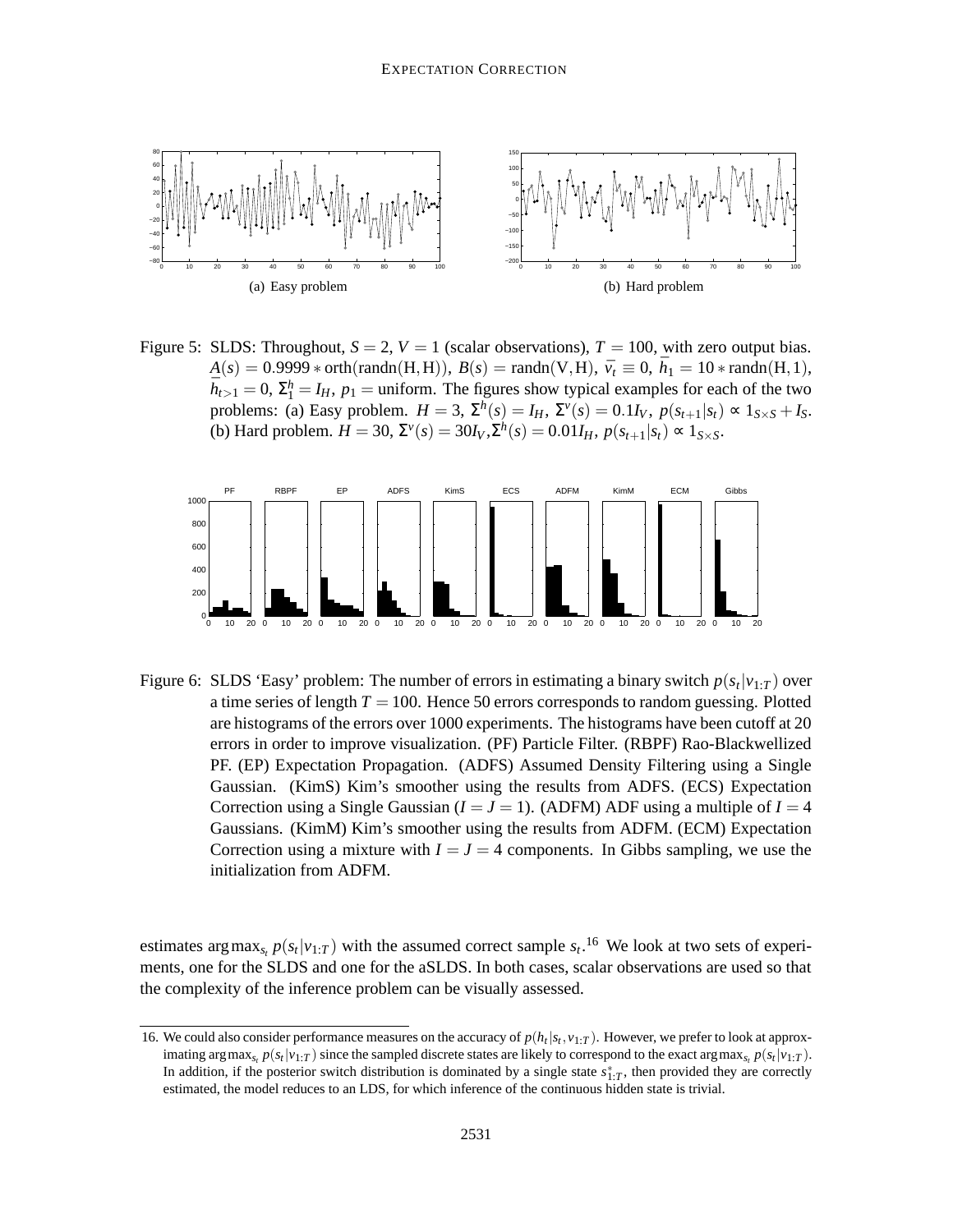#### BARBER



Figure 7: SLDS 'Hard' problem: The number of errors in estimating a binary switch  $p(s_t|v_{1:T})$  over a time series of length  $T = 100$ . Hence 50 errors corresponds to random guessing. Plotted are histograms of the errors over 1000 experiments.

#### SLDS EXPERIMENTS

We chose experimental conditions that, from the viewpoint of classical signal processing, are difficult, with changes in the switches occurring at a much higher rate than the typical frequencies in the signal. We consider two different toy SLDS experiments : The 'easy' problem corresponds to a low hidden dimension,  $H = 3$ , with low observation noise; The 'hard' problem corresponds to a high hidden dimension,  $H = 30$ , and high observation noise. See Figure (5) for details of the experimental setup.

We compared methods using a single Gaussian, and methods using multiple Gaussians, see Figure (6) and Figure (7). For EC we use the mean approximation for the numerical integration of Equation (12). For the Particle Filter 1000 particles were used, with Kitagawa re-sampling (Kitagawa, 1996). For the Rao-Blackwellized Particle Filter (Doucet et al., 2000), 500 particles were used, with Kitagawa re-sampling. We included the Particle Filter merely for a point of comparison with ADF, since they are not designed to approximate the smoothed estimate.

An alternative MCMC procedure is to perform Gibbs sampling of  $p(s_{1:T} | v_{1:T})$  using  $p(s_t | s_{\setminus t}, v_{1:T}) \propto$  $p(v_{1:T}|s_{1:T})p(s_{1:T})$ , where  $p(v_{1:T}|s_{1:T})$  is simply the likelihood of an LDS—see for example Carter and Kohn (1996).<sup>17</sup> We initialize the state  $s_{1:T}$  by using the most likely states  $s_t$  from the filtered results using a Gaussian mixture (ADFM), and then swept forwards in time, sampling from the state  $p(s_t|s_{\backslash t}, v_{1:T})$  until the end of the chain. We then reversed direction, sampling from time *T* back to time 1, and continued repeating this procedure 100 times, with the mean over the last 80 sweeps used as the posterior mean approximation. This procedure is expensive since each sample requires computing the likelihood of an LDS defined on the whole time-series. The procedure therefore scales with  $GT^2$  where G is the number of sweeps over the time series. Despite using a reasonable initialization, Gibbs sampling struggles to improve on the filtered results.

We found that EP was numerically unstable and often struggled to converge. To encourage convergence, we used the damping method in Heskes and Zoeter (2002), performing 20 iterations with a damping factor of 0.5. The disappointing performance of EP is most likely due to conflicts

<sup>17.</sup> Carter and Kohn (1996) proposed an overly complex procedure for computing the likelihood  $p(y_1 \cdot r | s_1 \cdot r)$ . This is simply the likelihood of an LDS (since *s*1:*<sup>T</sup>* are assumed known), and is readily computable using any of the standard procedures in the literature.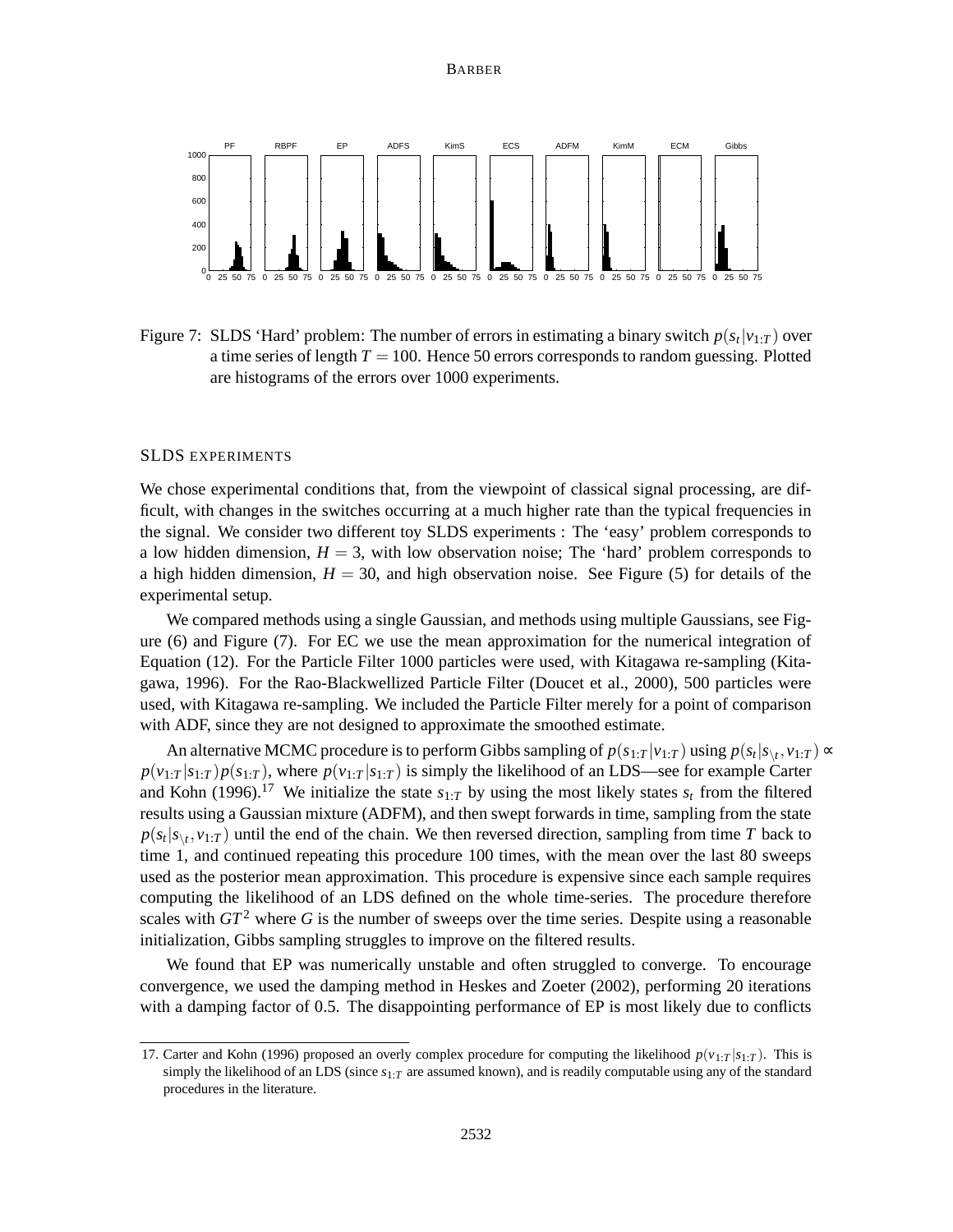

Figure 8: aSLDS: Histogram of the number of errors in estimating a binary switch  $p(s_t|v_{1:T})$  over a time series of length  $T = 100$ . Hence 50 errors corresponds to random guessing. Plotted are histograms of the errors over 1000 experiments. Augmented SLDS results. ADFM used  $I = 4$  Gaussians, and ECM used  $I = J = 4$  Gaussians. We used 1000 samples to approximate Equation (12).

|       |        |        |        |        |        | 64     | 64      | 256    | つちん       |
|-------|--------|--------|--------|--------|--------|--------|---------|--------|-----------|
|       |        |        |        |        |        |        |         |        | つこん       |
| error | 0.0989 | 0.0624 | 0.0365 | 0.0440 | 0.0130 | 0.0440 | 4.75e-4 | 0.0440 | $3.40e-8$ |

Table 2: Errors in approximating the states for the multi-path problem, see Figure (9). The mean absolute deviation  $|p^{ec}(s_t|v_{1:T}) - p^{exact}(s_t|v_{1:T})|$  averaged over the  $S = 4$  states of  $s_t$  and over the times  $t = 1, \ldots, 5$ , computed for different numbers of mixture components in EC. The mean approximation of Equation (12) is used. The exact computation uses *S <sup>T</sup>*−<sup>1</sup> = 256 mixtures.

resulting from numerical instabilities introduced by the frequent conversions between moment and canonical representations.

The various algorithms differ widely in performance, see Figures (6,7). Not surprisingly, the best filtered results are given using ADF, since this is better able to represent the variance in the filtered posterior than the sampling methods. Unlike Kim's method, EC makes good use of the future information to clean up the filtered results considerably. One should bear in mind that both EC, Kim's method and the Gibbs initialization use the same ADF results. These results show that EC may dramatically improve on Kim's method, so that the small amount of extra work in making a numerical approximation of  $p(s_t|s_{t+1}, v_{1:T})$ , Equation (12), may bring significant benefits.

# AUGMENTED SLDS EXPERIMENTS

In Figure (8), we chose a simple two state  $S = 2$  transition distribution  $p(s_{t+1} = 1 | s_t, h_t) = \sigma(h_t^T w(s_t)),$ where  $\sigma(x) \equiv 1/(1+e^{-x})$ . Some care needs to be taken to make a model so for which even exact inference would produce posterior switches close to the sampled switches. If the switch variables  $s_{t+1}$  changes wildly (which is possible given the above formula since the hidden state *h* may have a large projected change if the hidden state changes) essentially no information is left in the signal for any inference method to produce reasonable results. We therefore set  $w(s_t)$  to a zero vector except for the first two components, which are independently sampled from a zero mean Gaussian with standard deviation 5. For each of the two switch states, *s*, we have a transition matrix  $A(s)$ , which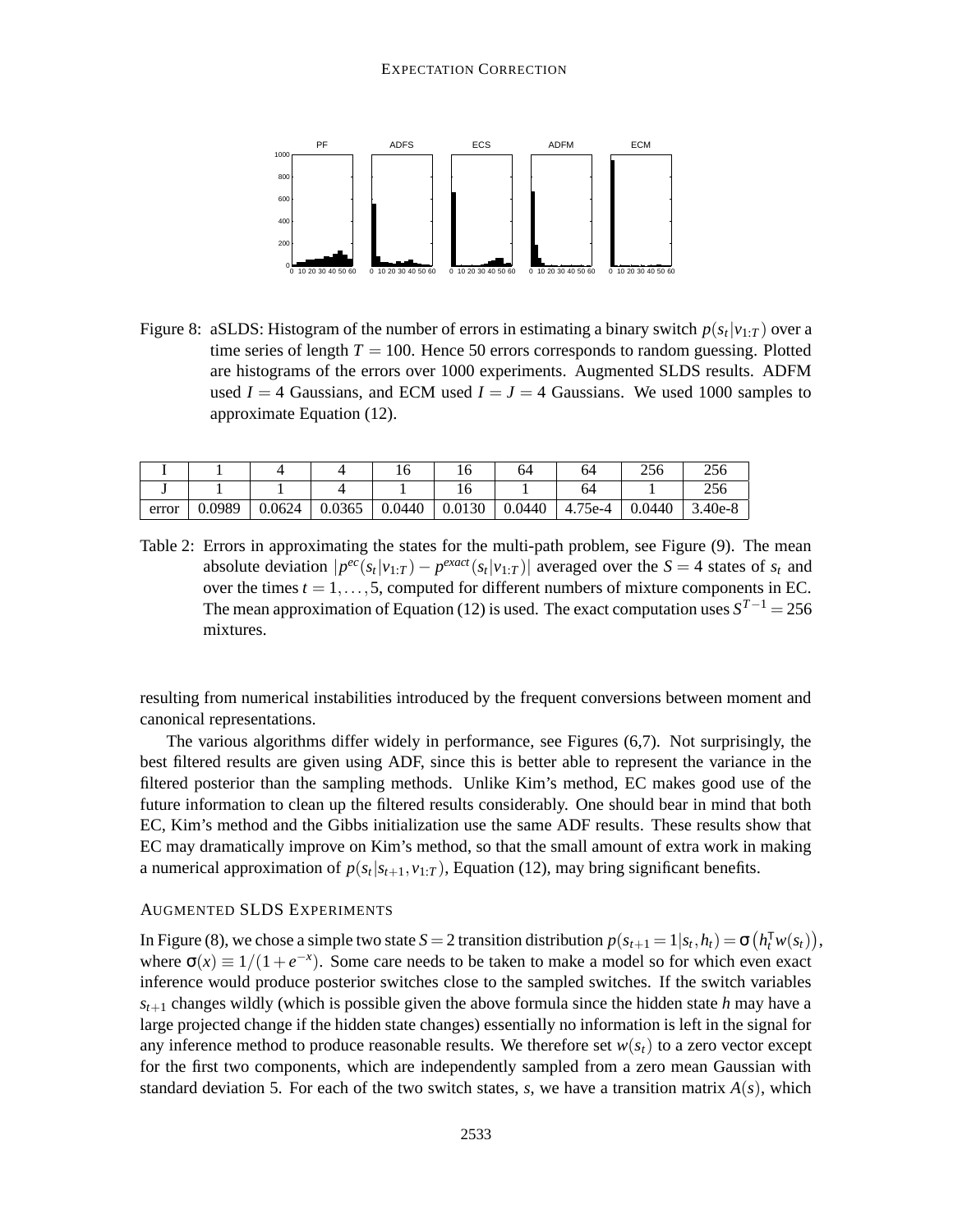#### BARBER



Figure 9: (a) The multi-path problem. The particle starts from  $(0,0)$  at time  $t = 1$ . Subsequently, at each time-point, either the vector  $(10, 10)$  (corresponding to states  $s = 1$  and  $s = 3$ ) or  $(-10,10)$  (corresponding to states  $s = 2$  and  $s = 4$ ), is added to the hidden dynamics, perturbed by a small amount of noise,  $\Sigma^h = 0.1$ . The observations are  $v = h + \eta^{\nu}(s)$ . For states  $s = 1, 2$  the observation noise is small,  $\Sigma^{\nu} = 0.1I$ , but for  $s = 3, 4$  the noise in the horizontal direction has variance 1000. The visible observations are given by the x'. The true hidden states are given by '+'. (b) The exact smoothed state posteriors  $p^{exact}(s_t|v_{1:T})$ computed by enumerating all paths (given by the dashed lines).

we set to be block diagonal. The first  $2 \times 2$  block is set to 0.9999 $R_{\theta}$ , where  $R_{\theta}$  is a  $2 \times 2$  rotation matrix with angle  $\theta$  chosen uniformly from 0 to 1 radians. This means that  $s_{t+1}$  is dependent on the first two components of  $h_t$  which are rotating at a restricted rate. The remaining  $H - 2 \times H - 2$  block of  $A(s)$  is chosen as (using MATLAB notation) 0.9999  $*$  orth(rand(H-2)), which means a scaled randomly chosen orthogonal matrix. Throughout,  $S = 2$ ,  $V = 1$ ,  $H = 30$ ,  $T = 100$ , with zero output bias. Using partly MATLAB notation,  $B(s) = \text{randn}(V, H)$ ,  $\bar{v}_t \equiv 0$ ,  $\bar{h}_1 = 10 * \text{randn}(H, 1)$ ,  $\bar{h}_{t>1} = 0$ ,  $\Sigma_1^h = I_H$ ,  $p_1 = \text{uniform.}$   $\Sigma^v = 30I_V$ ,  $\Sigma^h = 0.1I_H$ .

We compare EC only against Particle Filters using 1000 particles, since other methods would require specialized and novel implementations. In ADFM,  $I = 4$  Gaussians were used, and for ECM,  $I = J = 4$  Gaussians were used. Looking at the results in Figure (8), we see that EC performs well, with some improvement in using the mixture representation  $I, J = 4$  over a single Gaussian  $I = J = 1$ . The Particle Filter most likely failed since the hidden dimension is too high to be explored well with only 1000 particles.

#### EFFECT OF USING MIXTURES

Our claim is that EC should cope in situations where the smoothed posterior  $p(h_t|s_t, v_{1:T})$  is multimodal and, consequently, cannot be well represented by a single Gaussian.<sup>18</sup> We therefore constructed an SLDS which exhibits multi-modality to see the effect of using EC with both *I* and *J* greater than 1. The 'multi-path' scenario is described in Figure (9), where a particle traces a path through a two dimensional space. A small number of time-steps was chosen so that the exact  $p(s_t|v_{1:T})$  can be computed by direct enumeration. The observation of the particle is at times extremely noisy in the horizontal direction. This induces multi-modality of  $p(h_t|s_t, v_{1:T})$  since there

<sup>18.</sup> This should not be confused with the multi-modality of  $p(h_t|v_{1:T}) = \sum_{s_t} p(h_t|s_t, v_{1:T}) p(s_t|v_{1:T})$ .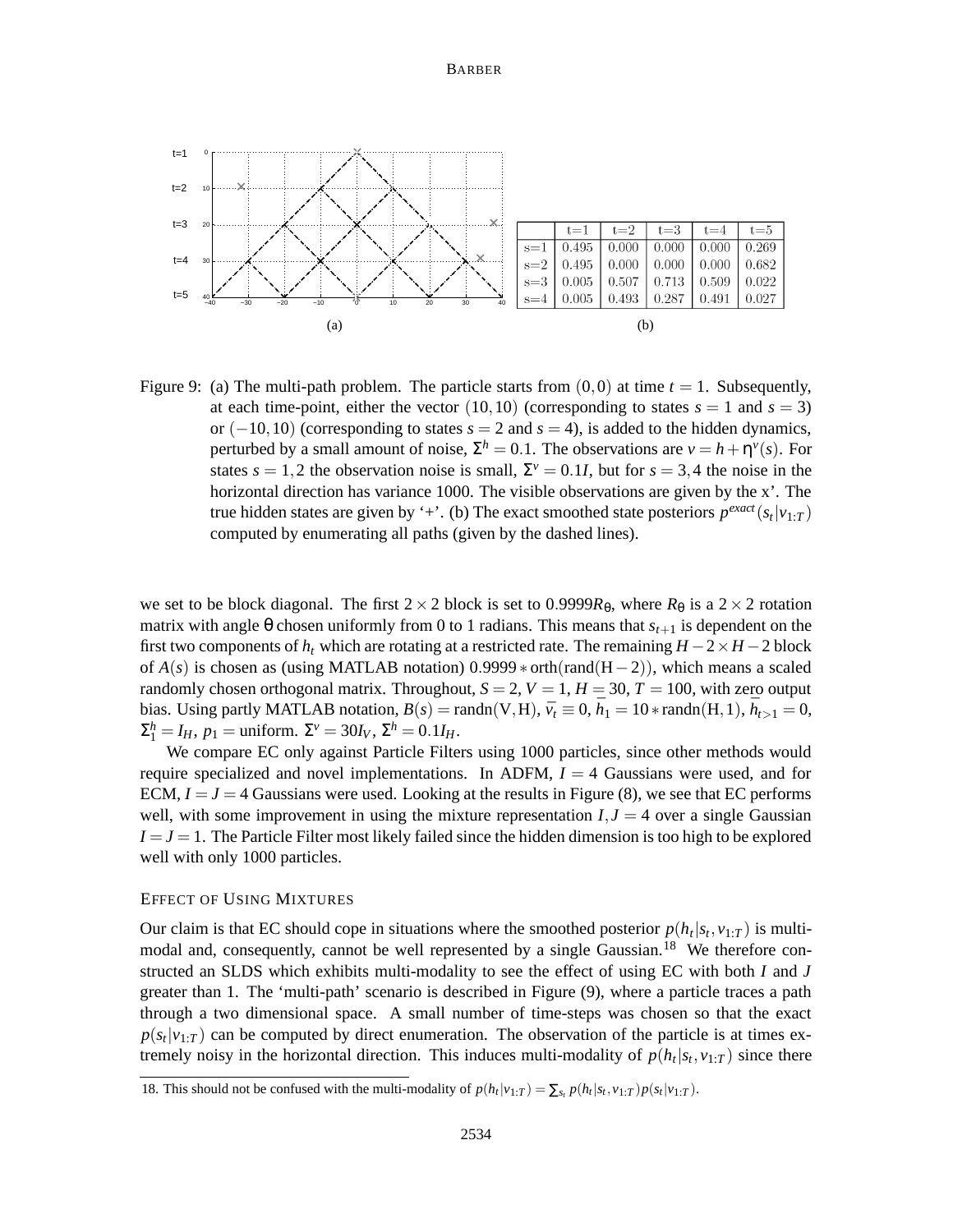are several paths that might plausibly have been taken to give rise to the observations. The accuracy with which EC predicts the exact smoothed posterior is given in Table (2). For this problem we see that both the number of Forward (*I*) and Backward components (*J*) affects the accuracy of the approximation, generally with improved accuracy as the number of mixture components increases. For a 'perfect' approximation method, one would expect that when  $I = J = S^{T-1} = 256$ , then the approximation should become exact. The small error for this case in Table (2) may arise for several reasons: the extra independence assumption used in EC, or the simple mean approximation used to compute Equation (12), or numerical roundoff. However, at least in this case, the effect of these assumptions on the performance is very small.

# **5. Discussion**

Expectation Correction is a novel form of Backward Pass which makes less approximations than the widely used approach from Kim (1994). In Kim's method, potentially important future information channeled through the continuous hidden variables is lost. EC, along with Kim's method, makes the additional assumption  $p(h_{t+1}|s_t, s_{t+1}, v_{1:T}) \approx p(h_{t+1}|s_{t+1}, v_{1:T})$ . However, our experience is that this assumption is rather mild, since the state of  $h_{t+1}$  will be most heavily influenced by its immediate parent  $s_{t+1}$ .

Our approximation is based on the idea that, although exact inference will consist of an exponentially large number of mixture components, due to the forgetting which commonly occurs in Markovian models, a finite number of mixture components may provide a reasonable approximation. In tracking situations where the visible information is (temporarily) not enough to specify accurately the hidden state, then representing the posterior  $p(h_t|s_t, v_{1:T})$  using a mixture of Gaussians may improve results significantly. Clearly, in systems with very long correlation times our method may require too many mixture components to produce a satisfactory result, although we are unaware of other techniques that would be able to cope well in that case.

We hope that the straightforward ideas presented here may help facilitate the practical application of dynamic hybrid networks to machine learning and related areas. Whilst models with Gaussian emission distributions such as the SLDS are widespread, the extension of this method to non-Gaussian emissions  $p(v_t | h_t, s_t)$  would clearly be of considerable interest.

Software for Expectation Correction for this augmented class of Switching Linear Gaussian models is available from www.idiap.ch/∼barber.

# **Acknowledgments**

I would like to thank Onno Zoeter and Tom Heskes for kindly providing their Expectation Propagation code, Silvia Chiappa for helpful discussions, and Bertrand Mesot for many discussions, help with the simulations and for suggesting the relationship between the partial factorization and independence viewpoints of EC. I would also like to thank the reviewers for their many helpful comments and suggestions.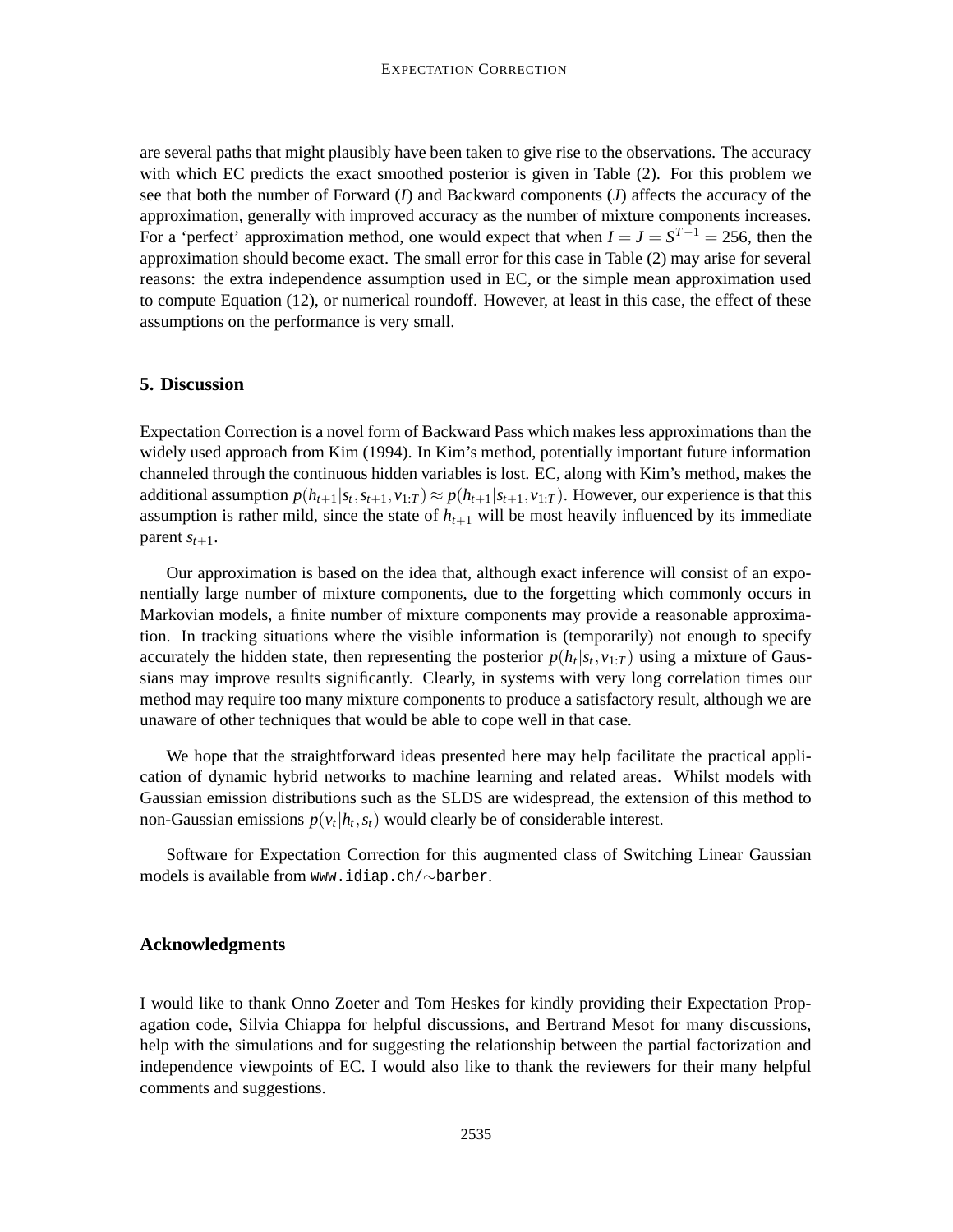**Algorithm 4** LDS Forward Pass. Compute the filtered posteriors  $p(h_t|v_{1:t}) \equiv \mathcal{N}(f_t, F_t)$  for a LDS with parameters  $\theta_t = A, B, \Sigma^h, \Sigma^v, \bar{h}, \bar{v}$ , for  $t > 1$ . At time  $t = 1$ , we use parameters  $\theta_1 = A, B, \Sigma, \Sigma^{\nu}, \mu, \bar{\nu}$ , where  $\Sigma$  and  $\mu$  are the prior covariance and mean of *h*. The log-likelihood  $L = \log p(v_{1:T})$  is also returned.

 $F_0 \leftarrow 0, f_0 \leftarrow 0, L \leftarrow 0$ **for**  $t \leftarrow 1, T$  **do**  ${f_t, F_t, p_t}$  = LDSFORWARD $(f_{t-1}, F_{t-1}, v_t; \theta_t)$  $L \leftarrow L + \log p_t$ **end for function** LDSFORWARD $(f, F, v; \theta)$ Compute joint  $p(h_t, v_t | v_{1:t-1})$ :  $\mu_h \leftarrow Af + \bar{h}, \qquad \mu_v \leftarrow B\mu_h + \bar{v}$  $\Sigma_{hh} \leftarrow AFA^{\mathsf{T}} + \Sigma^h, \qquad \qquad \Sigma_{vv} \leftarrow B\Sigma_{hh}B$  $\tau + \Sigma^{\nu}$  $\Sigma_{vh} \leftarrow B \Sigma_{hh}$ Find  $p(h_t|v_{1:t})$  by conditioning:  $f' \leftarrow \mu_h + \sum_{\nu h}^{\mathsf{T}} \sum_{\nu \nu}^{-1} (v - \mu_{\nu}), \qquad F' \leftarrow \sum_{hh} - \sum_{\nu h}^{\mathsf{T}} \sum_{\nu \nu}^{-1} \sum_{\nu h}$ Compute  $p(v_t|v_{1:t-1})$ :  $p' \leftarrow \exp\left(-\frac{1}{2}\left(\nu-\mu_{\nu}\right)^{\mathsf{T}}\Sigma_{\nu\nu}^{-1}\left(\nu-\mu_{\nu}\right)\right)/\sqrt{\det 2\pi \Sigma_{\nu\nu}}$  ${\bf return} \ f^{\prime},F^{\prime},p^{\prime}$ **end function**

# **Appendix A. Inference in the LDS**

The LDS is defined by Equations (1,2) in the case of a single switch  $S = 1$ . The LDS Forward and Backward passes define the important functions LDSFORWARD and LDSBACKWARD, which we shall make use of for inference in the aSLDS.

# FORWARD PASS (FILTERING)

The filtered posterior  $p(h_t|v_{1:t})$  is a Gaussian which we parameterize with mean  $f_t$  and covariance *F*<sub>t</sub>. These parameters can be updated recursively using  $p(h_t|v_{1:t}) \propto p(h_t, v_t|v_{1:t-1})$ , where the joint distribution  $p(h_t, v_t | v_{1:t-1})$  has statistics (see Appendix (B))

$$
\mu_h = Af_{t-1} + \bar{h}, \quad \mu_v = B\mu_h + \bar{v}
$$
  

$$
\Sigma_{hh} = AF_{t-1}A^{\mathsf{T}} + \Sigma^h, \quad \Sigma_{vv} = B\Sigma_{hh}B^{\mathsf{T}} + \Sigma^v, \quad \Sigma_{vh} = B\Sigma_{hh}.
$$

We may then find  $p(h_t|v_{1:t})$  by conditioning  $p(h_t, v_t|v_{1:t-1})$  on  $v_t$ , see Appendix (C). This gives rise to Algorithm (4).

# BACKWARD PASS

The smoothed posterior  $p(h_t|v_{1:T}) \equiv \mathcal{N}(g_t, G_t)$  can be computed recursively using:

$$
p(h_t|v_{1:T}) = \int_{h_{t+1}} p(h_t|h_{t+1}, v_{1:T}) p(h_{t+1}|v_{1:T}) = \int_{h_{t+1}} p(h_t|h_{t+1}, v_{1:T}) p(h_{t+1}|v_{1:T})
$$

where  $p(h_t | h_{t+1}, v_{1:t})$  may be obtained from the joint distribution

$$
p(h_t, h_{t+1} | \nu_{1:t}) = p(h_{t+1} | h_t) p(h_t | \nu_{1:t})
$$
\n(19)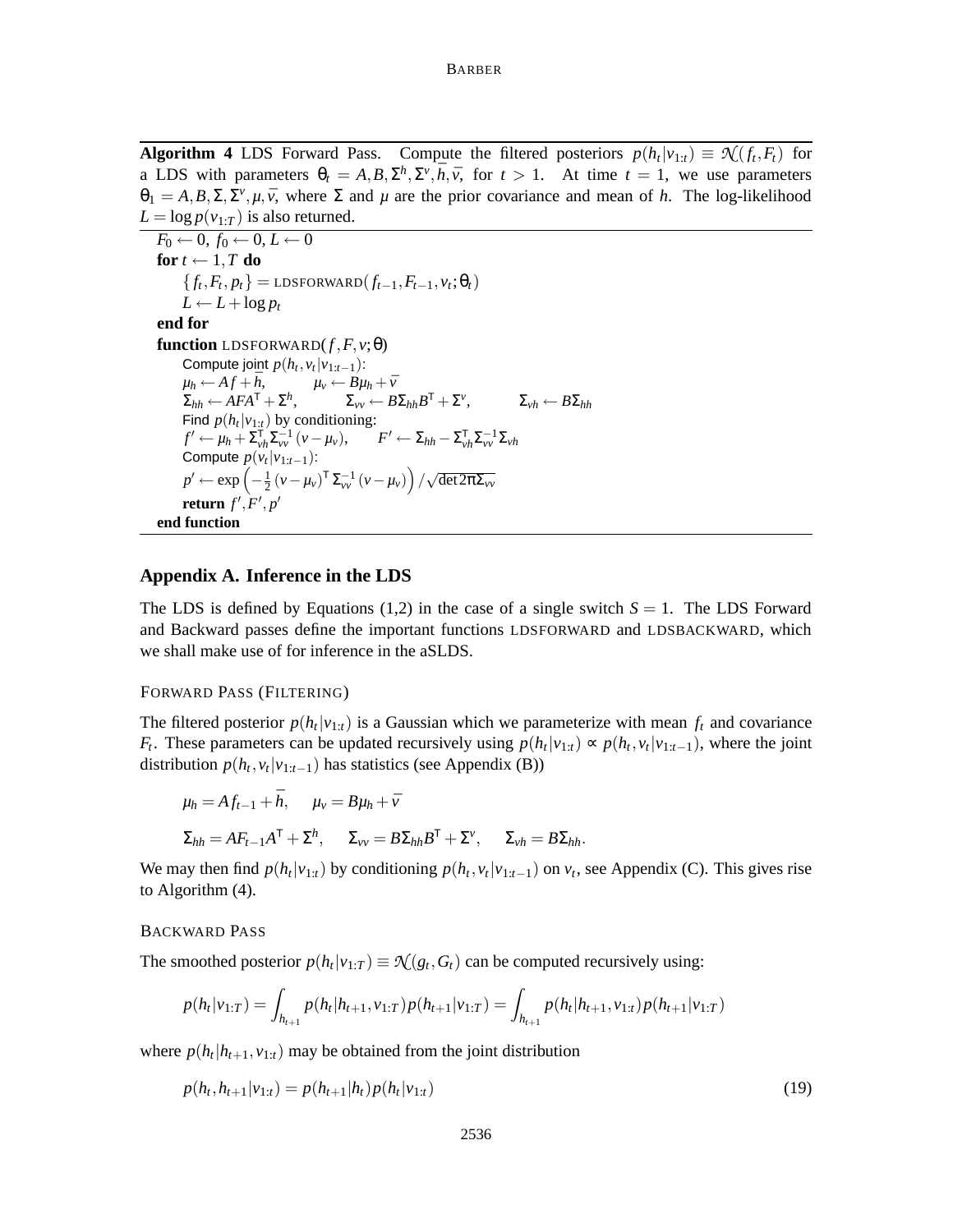**Algorithm 5** LDS Backward Pass. Compute the smoothed posteriors  $p(h_t|v_{1:T})$ . This requires the filtered results from Algorithm (4).

 $G_T \leftarrow F_T, g_T \leftarrow f_T$ **for**  $t \leftarrow T - 1, 1$  **do**  ${g_t, G_t}$  = LDSBACKWARD( $g_{t+1}, G_{t+1}, f_t, F_t; \theta_{t+1}$ ) **end for function** LDSBACKWARD $(g, G, f, F; \theta)$  $\mu_h \leftarrow Af + \bar{h}, \quad \Sigma_{h'h'} \leftarrow AFA^{\mathsf{T}} + \Sigma^h, \quad \Sigma_{h'h} \leftarrow AF \over \Sigma \leftarrow F_t - \Sigma_{h'h}^{\mathsf{T}} \Sigma_{h'h}^{-1} \Sigma_{h'h}, \quad \overbrace{A} \leftarrow \Sigma_{h'h}^{\mathsf{T}} \Sigma_{h'h'}^{-1}, \quad \overbrace{m} \leftarrow f - \overbrace{A}^{\mathsf{T}} \mu_h$  $g' \leftarrow \overleftarrow{A} g + \overleftarrow{m}, \quad G' \leftarrow \overleftarrow{A} G \overleftarrow{A}^\mathsf{T} + \overleftarrow{\Sigma}$  ${\bf return}\,\, g',G'$ **end function**

which itself can be obtained by forward propagation from  $p(h_t|v_{1:t})$ . Conditioning Equation (19) to find  $p(h_t | h_{t+1}, v_{1:t})$  effectively reverses the dynamics,

$$
h_t = \overleftarrow{A_t} h_{t+1} + \overleftarrow{\eta_t}
$$

where  $\overleftarrow{A_t}$  and  $\overleftarrow{\eta}_t \sim \mathcal{N}(\overleftarrow{m_t}, \overleftarrow{\Sigma_t})$  are found using the conditioned Gaussian results in Appendix (C) these are explicitly given in Algorithm (5). Then averaging the reversed dynamics over  $p(h_{t+1}|v_{1:T})$ we find that  $p(h_t|v_{1:T})$  is a Gaussian with statistics

$$
g_t = \overleftarrow{A_t} g_{t+1} + \overleftarrow{m_t}, \quad G_t = \overleftarrow{A_t} G_{t+1} \overleftarrow{A_t}^\mathsf{T} + \overleftarrow{\Sigma_t}.
$$

This Backward Pass is given in Algorithm (5). For parameter learning of the *A* matrix, the smoothed statistic  $\langle h_t h_{t+1}^{\mathsf{T}} \rangle$  is required. Using the above formulation, this is given by  $\overleftarrow{A}_t G_{t+1} + \langle h_t \rangle \langle h_{t+1}^{\mathsf{T}} \rangle$ . This is much simpler than the standard expressions cited in Shumway and Stoffer (2000) and Roweis and Ghahramani (1999).

### **Appendix B. Gaussian Propagation**

Let *y* be linearly related to *x* through  $y = Mx + \eta$ , where  $\eta \sim \mathcal{N}(\mu, \Sigma)$ , and  $x \sim \mathcal{N}(\mu_x, \Sigma_x)$ . Then  $p(y) = \int_{x} p(y|x)p(x)$  is a Gaussian with mean  $M\mu_{x} + \mu$  and covariance  $M\Sigma_{x}M^{T} + \Sigma$ .

# **Appendix C. Gaussian Conditioning**

For a joint Gaussian distribution over the vectors *x* and *y* with means  $\mu_x$ ,  $\mu_y$  and covariance elements  $Σ_{xx}$ , Σ<sub>*xy*</sub></sub>, Σ<sub>*yy*</sub>, the conditional *p*(*x*|*y*) is a Gaussian with mean  $μ_x + Σ_{xy}Σ_{yy}^{-1}(y - μ_y)$  and covariance  $\Sigma_{xx} - \Sigma_{xy} \Sigma_{yy}^{-1} \Sigma_{yx}.$ 

# **Appendix D. Collapsing Gaussians**

The user may provide any algorithm of their choice for collapsing a set of Gaussians to a smaller set of Gaussians (Titterington et al., 1985). Here, to be explicit, we present a simple one which is fast, but has the disadvantage that no spatial information about the mixture is used.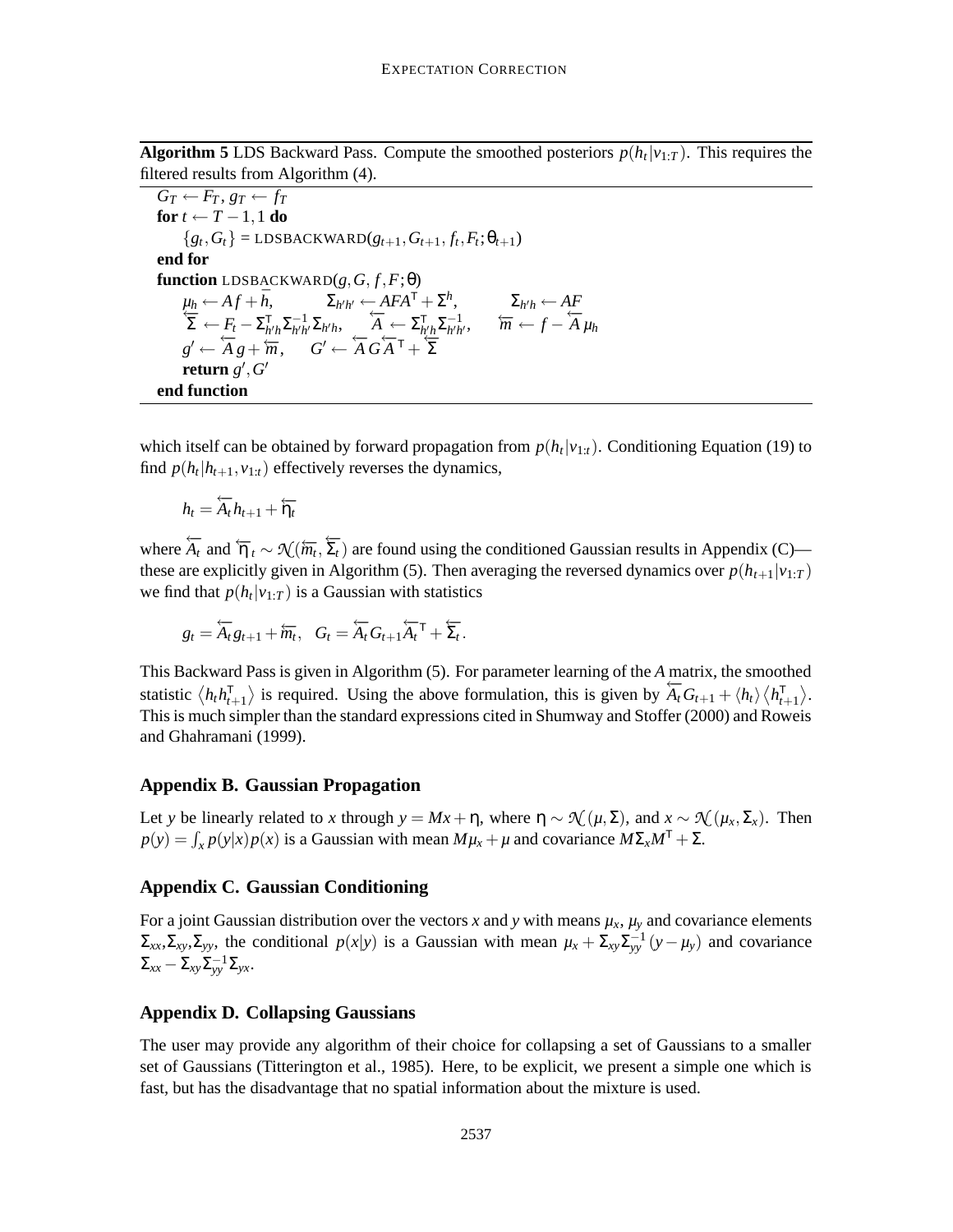#### BARBER

First, we describe how to collapse a mixture to a *single* Gaussian: We may collapse a mixture of Gaussians  $p(x) = \sum_i p_i \mathcal{N}(x|\mu_i, \Sigma_i)$  to a single Gaussian with mean  $\sum_i p_i \mu_i$  and covariance  $\sum_i p_i \left( \sum_i + \mu_i \mu_i^{\mathsf{T}} \right) - \mu \mu^{\mathsf{T}}.$ 

To collapse a mixture to a *K*-component *mixture* we retain the *K* −1 Gaussians with the largest mixture weights—the remaining  $N - K$  Gaussians are simply merged to a single Gaussian using the above method. The alternative of recursively merging the two Gaussians with the lowest mixture weights gave similar experimental performance.

More sophisticated methods which retain some spatial information would clearly be potentially useful. The method presented in Lerner et al. (2000) is a suitable approach which considers removing Gaussians which are spatially similar (and not just low-weight components), thereby retaining diversity over the possible solutions.

#### **Appendix E. The Discrete-Continuous Factorization Viewpoint**

An alternative viewpoint is to proceed analogously to the Rauch-Tung-Striebel correction method for the LDS (Grewal and Andrews, 1993):

$$
p(h_t, s_t | v_{1:T}) = \sum_{s_{t+1}} \int_{h_{t+1}} p(s_t, h_t, h_{t+1}, s_{t+1} | v_{1:T})
$$
  
\n
$$
= \sum_{s_{t+1}} p(s_{t+1} | v_{1:T}) \int_{h_{t+1}} p(h_t, s_t | h_{t+1}, s_{t+1}, v_{1:T}) p(h_{t+1} | s_{t+1}, v_{1:T})
$$
  
\n
$$
= \sum_{s_{t+1}} p(s_{t+1} | v_{1:T}) \langle p(h_t | h_{t+1}, s_{t+1}, s_t, v_{1:t}) p(s_t | h_{t+1}, s_{t+1}, v_{1:t}) \rangle
$$
  
\n
$$
\approx \sum_{s_{t+1}} p(s_{t+1} | v_{1:T}) \langle p(h_t | h_{t+1}, s_{t+1}, s_t, v_{1:t}) \rangle \underbrace{\langle p(s_t | s_{t+1}, v_{1:T}) \rangle}_{p(s_t | s_{t+1}, v_{1:T})}
$$
\n(20)

where angled brackets  $\langle \cdot \rangle$  denote averages with respect to  $p(h_{t+1}|s_{t+1}, v_{1:T})$ . Whilst the factorized approximation in Equation (20) may seem severe, by comparing Equations (20) and (10) we see that it is equivalent to the apparently milder assumption  $p(h_{t+1}|s_t,s_{t+1},v_{1:T}) \approx p(h_{t+1}|s_{t+1},v_{1:T})$ . Hence this factorized approximation is equivalent to the 'standard' EC approach in which the dependency on  $s_t$  is dropped.

# **References**

- D. L. Alspach and H. W. Sorenson. Nonlinear bayesian estimation using gaussian sum approximations. *IEEE Transactions on Automatic Control*, 17(4):439–448, 1972.
- Y. Bar-Shalom and Xiao-Rong Li. *Estimation and Tracking : Principles, Techniques and Software*. Artech House, Norwood, MA, 1998.
- X. Boyen and D. Koller. Tractable inference for complex stochastic processes. In *Proceedings of the 14th Conference on Uncertainty in Artificial Intelligence—UAI 1998*, pages 33–42. Morgan Kaufmann, 1998.
- C. Carter and R. Kohn. Markov chain Monte Carlo in conditionally Gaussian state space models. *Biometrika*, 83:589–601, 1996.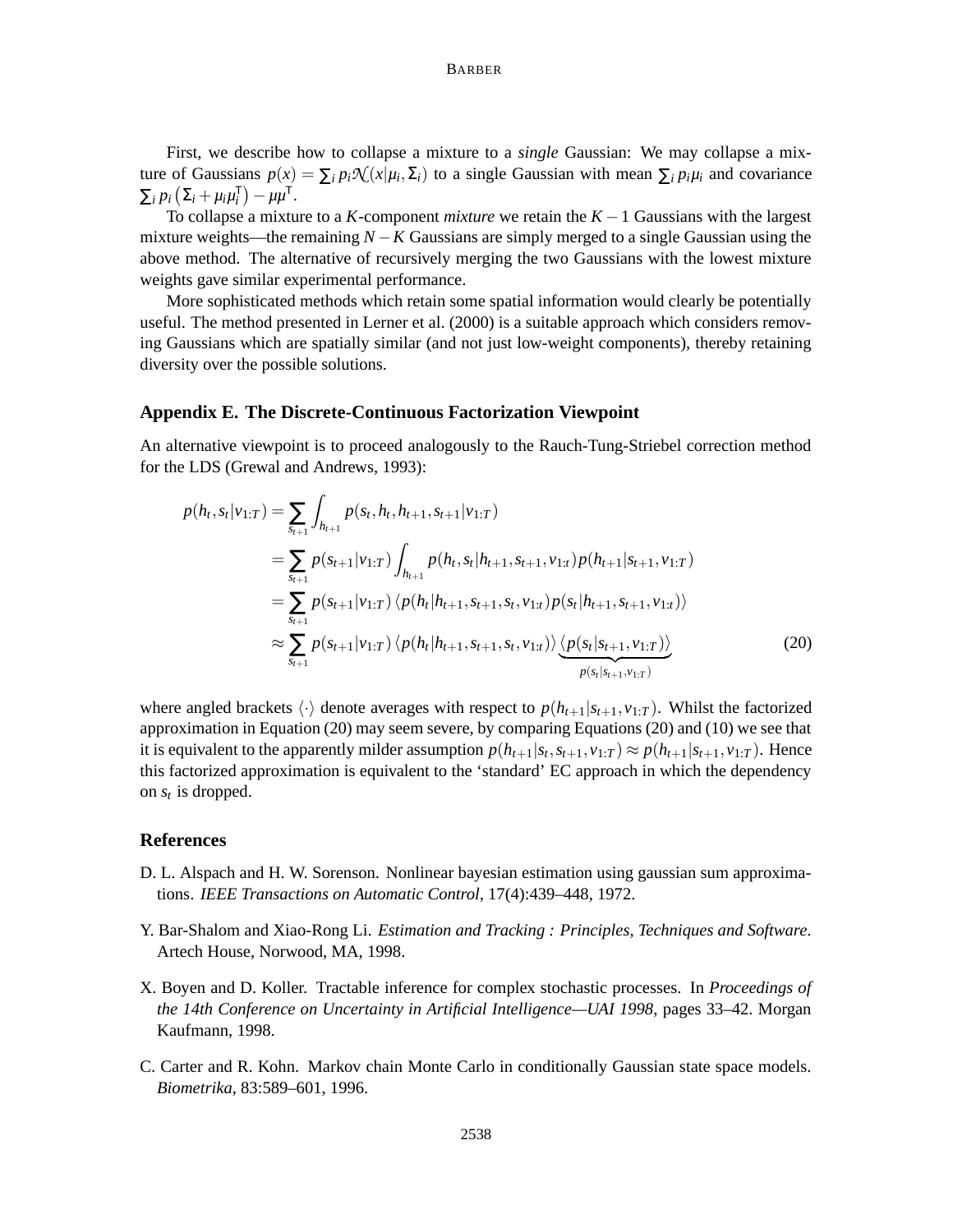- A. T. Cemgil, B. Kappen, and D. Barber. A Generative Model for Music Transcription. *IEEE Transactions on Audio, Speech and Language Processing*, 14(2):679 – 694, 2006.
- S. Chib and M. Dueker. Non-Markovian regime switching with endogenous states and time-varying state strengths. *Econometric Society 2004 North American Summer Meetings 600*, 2004.
- A. Doucet, N. de Freitas, K. Murphy, and S. Russell. Rao-Blackwellised particle filtering for dynamic Bayesian networks. *Uncertainty in Artificial Intelligence*, 2000.
- A. Doucet, N. de Freitas, and N. Gordon. *Sequential Monte Carlo Methods in Practice*. Springer, 2001.
- Z. Ghahramani and G. E. Hinton. Variational learning for switching state-space models. *Neural Computation*, 12(4):963–996, 1998.
- M. S. Grewal and A. P. Andrews. *Kalman Filtering: Theory and Practice*. Prentice-Hall, 1993.
- T. Heskes and O. Zoeter. Expectation propagation for approximate inference in dynamic Bayesian networks. In A. Darwiche and N. Friedman, editors, *Uncertainty in Artificial Intelligence*, pages 216–223, 2002.
- T. Jaakkola and M. Jordan. A variational approach to Bayesian logistic regression problems and their extensions. In *Artificial Intelligence and Statistics*, 1996.
- M. I. Jordan. *Learning in Graphical Models*. MIT Press, 1998.
- S. Julier and J. Uhlmann. A new extension of the Kalman filter to nonlinear systems. In *Int. Symp. Aerospace/Defense Sensing, Simul. and Controls, Orlando, FL*, 1997.
- C-J. Kim. Dynamic linear models with Markov-switching. *Journal of Econometrics*, 60:1–22, 1994.
- C-J. Kim and C. R. Nelson. *State-Space Models with Regime Switching*. MIT Press, 1999.
- G. Kitagawa. The two-filter formula for smoothing and an implementation of the Gaussian-sum smoother. *Annals of the Institute of Statistical Mathematics*, 46(4):605–623, 1994.
- G. Kitagawa. Monte Carlo filter and smoother for non-Gaussian nonlinear state space models. *Journal of Computational and Graphical Statistics*, 5(1):1–25, 1996.
- S. Lauritzen and F. Jensen. Stable local computation with conditional Gaussian distributions. *Statistics and Computing*, 11:191–203, 2001.
- S. L. Lauritzen. Propagation of probabilities, means, and variances in mixed graphical association models. *Journal of the American Statistical Association*, 87(420):1098–1108, 1992.
- L. J. Lee, H. Attias, Li Deng, and P. Fieguth. A multimodal variational approach to learning and inference in switching state space models. In *IEEE International Conference on Acoustics, Speech, and Signal Processing, (ICASSP 04)*, volume 5, pages 505–8, 2004.
- U. Lerner, R. Parr, D. Koller, and G. Biswas. Bayesian fault detection and diagnosis in dynamic systems. In *Proceedings of the Seventeenth National Conference on Artificial Intelligence (AIII-00)*, pages 531–537, 2000.